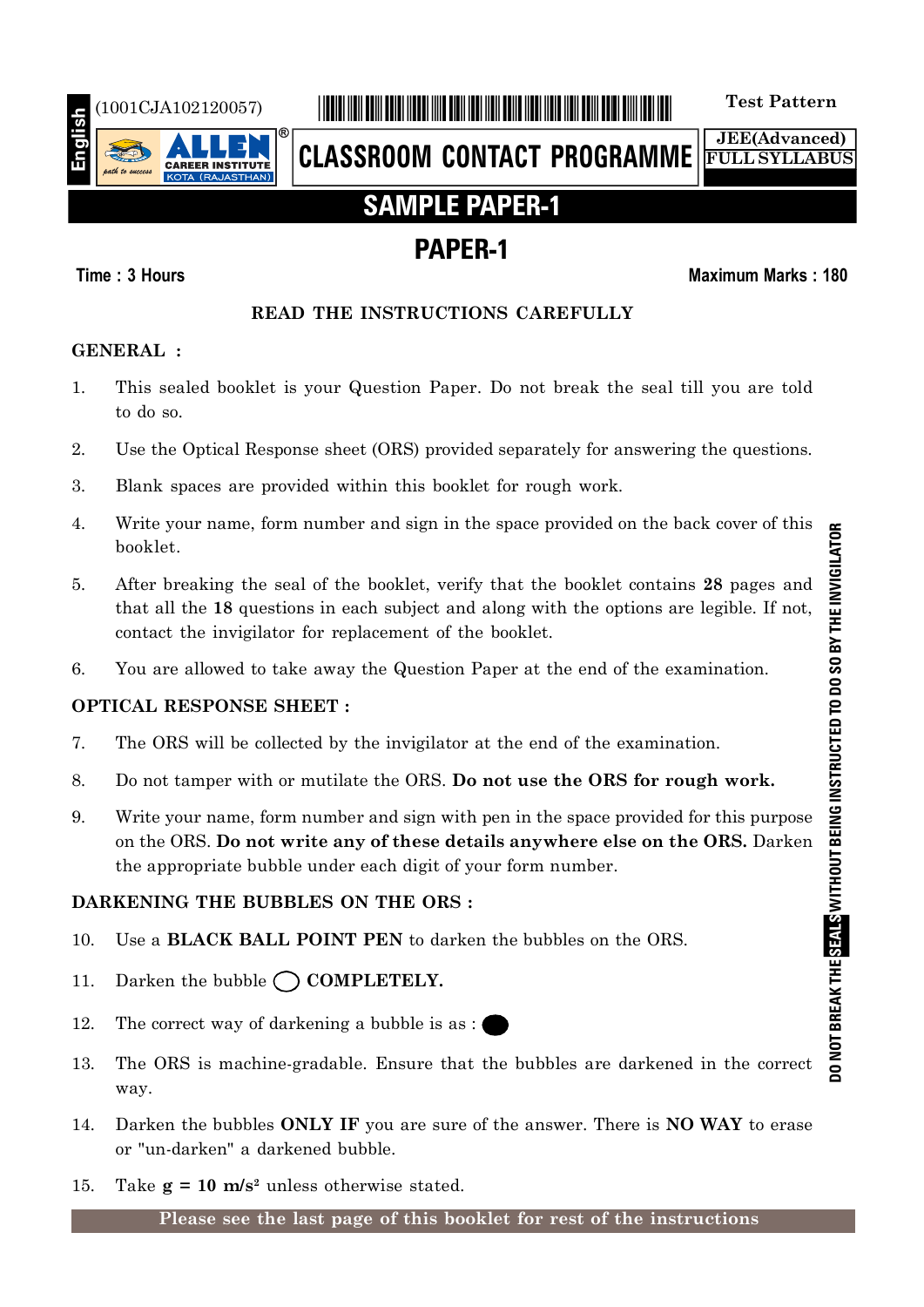ALLEN\_

|                          | <b>SOME USEFUL CONSTANTS</b>                  |                                                                                                     |
|--------------------------|-----------------------------------------------|-----------------------------------------------------------------------------------------------------|
| Atomic No. :             |                                               | $H = 1$ , $B = 5$ , $C = 6$ , $N = 7$ , $O = 8$ , $F = 9$ , $Al = 13$ , $P = 15$ , $S = 16$ ,       |
|                          | $Cl = 17$ , $Br = 35$ , $Xe = 54$ , $Ce = 58$ |                                                                                                     |
| Atomic masses :          |                                               | $H = 1$ , $Li = 7$ , $B = 11$ , $C = 12$ , $N = 14$ , $O = 16$ , $F = 19$ , $Na = 23$ , $Mg = 24$ , |
|                          |                                               | Al = 27, P = 31, S = 32, Cl = 35.5, Ca=40, Fe = 56, Br = 80, I = 127,                               |
|                          | $Xe = 131$ , Ba=137, Ce = 140,                |                                                                                                     |
| Boltzmann constant       |                                               | $k = 1.38 \times 10^{-23} \text{ J} \text{K}^{-1}$                                                  |
| Coulomb's law constant   |                                               | $\frac{1}{4\pi\epsilon_0}$ = 9 × 10 <sup>9</sup>                                                    |
|                          | Universal gravitational constant              | $G = 6.67259 \times 10^{-11} \text{ N} - \text{m}^2 \text{ kg}^{-2}$                                |
| Speed of light in vacuum |                                               | $c = 3 \times 10^8 \text{ ms}^{-1}$                                                                 |
|                          | Stefan-Boltzmann constant                     | $\sigma = 5.67 \times 10^{-8}$ Wm <sup>-2</sup> -K <sup>-4</sup>                                    |
|                          | Wien's displacement law constant              | $b = 2.89 \times 10^{-3} \text{ m-K}$                                                               |
| Permeability of vacuum   |                                               | $\mu_0 = 4\pi \times 10^{-7} \text{ NA}^{-2}$                                                       |
| Permittivity of vacuum   |                                               | $\epsilon_0 = \frac{1}{\mu_0 c^2}$                                                                  |
| <b>Planck constant</b>   |                                               | $h = 6.63 \times 10^{-34}$ J-s                                                                      |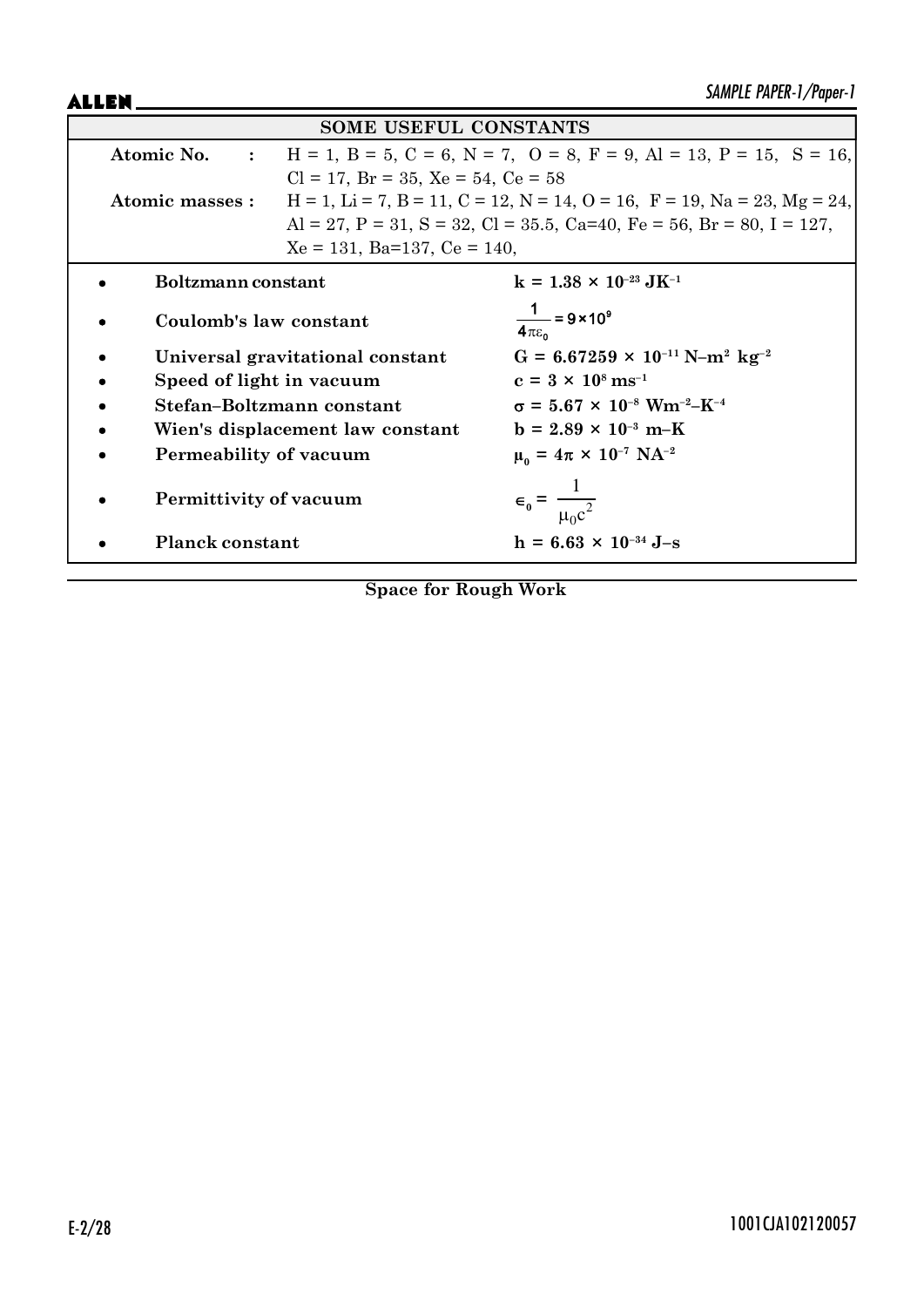**HAVE CONTROL** o **HAVE PATIENCE** o **HAVE CONFIDENCE 100% SUCCESS**

# **BEWARE OF NEGATIVE MARKING**

# **PART-1 : PHYSICS**

### **SECTION-I(i) : (Maximum Marks: 24)**

- z This section contains **SIX** questions.
- Each question has **FOUR** options for correct answer(s). ONE OR MORE THAN ONE of these four option(s) is (are) correct option(s).
- For each question, choose the correct option(s) to answer the question.
- Answer to each question will be evaluated according to the following marking scheme: *Full Marks* : +4 If only (all) the correct option(s) is (are) chosen. *Partial Marks* : +3 If all the four options are correct but ONLY three options are chosen. *Partial Marks* : +2 If three or more options are correct but ONLY two options are chosen, both of which are correct options. *Partial Marks* : +1 If two or more options are correct but ONLY one option is chosen and it is a correct option. *Zero Marks* : 0 If none of the options is chosen (i.e. the question is unanswered). *Negative Marks* : –2 In all other cases. z **For Example :** If first, third and fourth are the **ONLY** three correct options for a question with
- second option being an incorrect option; selecting only all the three correct options will result in +4 marks. Selecting only two of the three correct options (e.g. the first and fourth options), without selecting any incorrect option (second option in this case), will result in  $+2$  marks. Selecting only one of the three correct options (either first or third or fourth option), without selecting any incorrect option (second option in this case), will result in +1 marks. Selecting any incorrect option(s) (second option in this case), with or without selection of any correct option(s) will result in  $-2$  marks.
- **1.** In a radioactive decay reaction :

 $A \longrightarrow R \longrightarrow 0$ 

Select correct alternative/s at the instant the number of the particles of B is maximum :

(A) Activity of A is equal to activity of B.

(B) No. of atoms of A is 2 times of B.

(C) Activity of A is more than activity of B.

(D) Activity of B is maximum.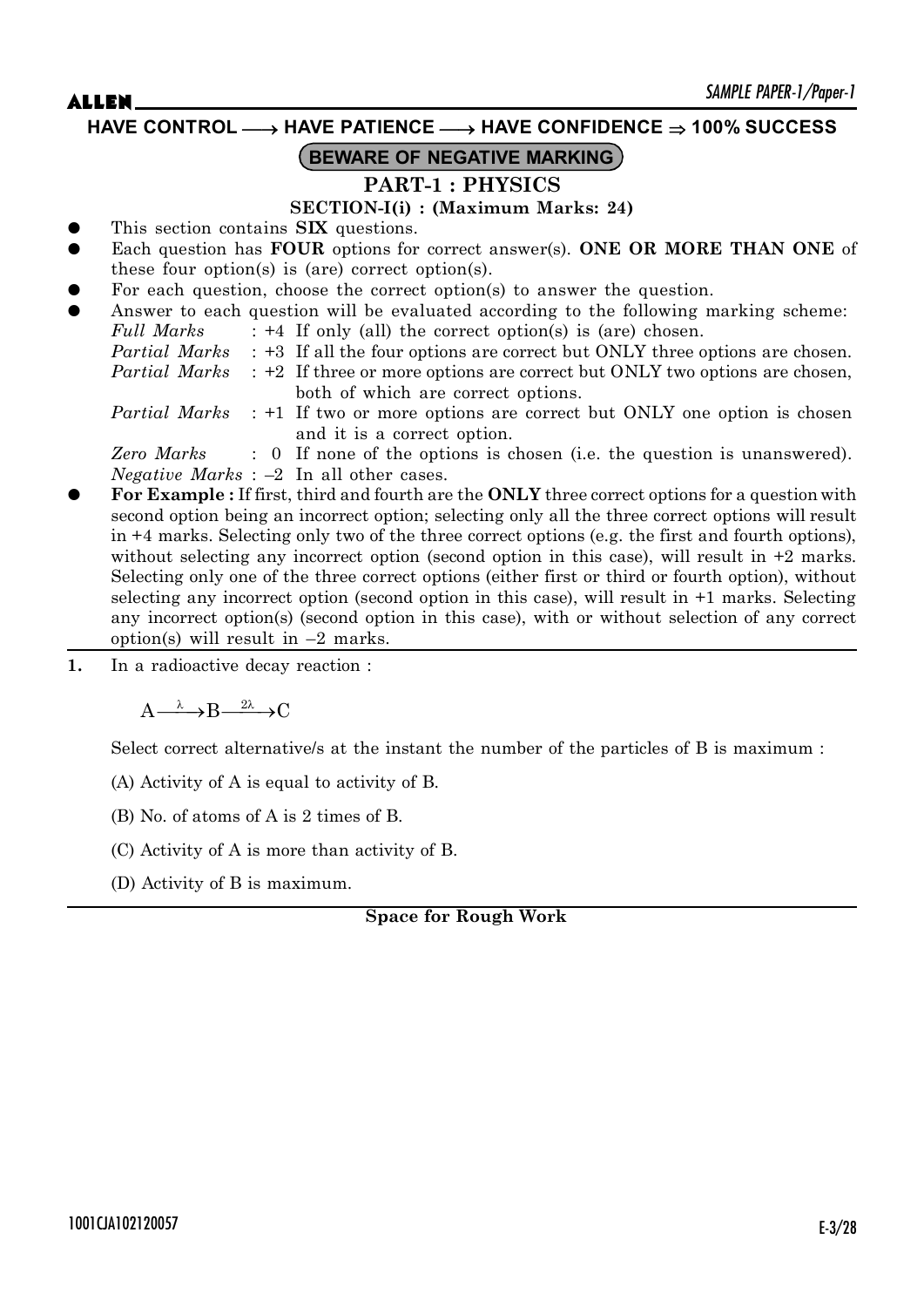**2.** The two slits of double slit experiment were moved symmetrically apart with small relative velocity v and the distance between screen and mid-point of slits is fixed and equal to D. Consider a point P on the screen at a distance x from central maxima then  $(x \ll 1)$ : (A) Rate of change of number of fringes between central maxima and point P changes with

respect to time is  $\frac{\pi}{\lambda}$ xv  $\frac{1}{D}$ .

- (B) Number of fringes contained between central maxima and point P increases with time.
- (C) Fringe width decreases as time passes.
- (D) Maximas are moving closer to each other.
- **3.** A simple bar magnet hangs from a string as in figure. A uniform magnetic field  $\vec{B}$  directed horizontally to the right is then established. Which of the pictures in figure does not show the equilibrium orientation of the bar magnet ?



**Space for Rough Work**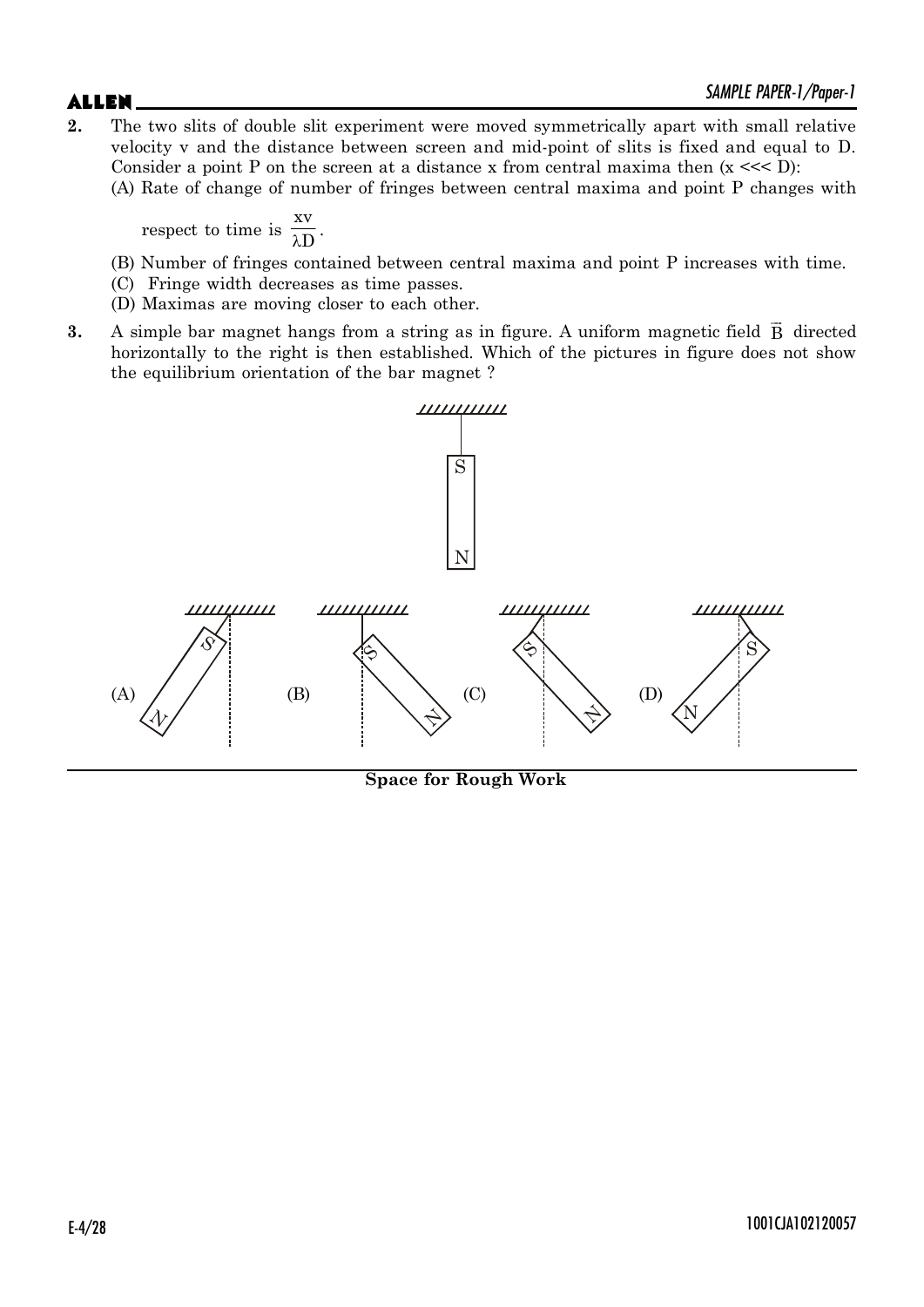# $ALLEN$   $\qquad \qquad$   $\qquad \qquad$   $\qquad \qquad$   $\qquad \qquad$   $\qquad \qquad$   $\qquad \qquad$   $\qquad \qquad$   $\qquad \qquad$   $\qquad \qquad$   $\qquad \qquad$   $\qquad \qquad$   $\qquad \qquad$   $\qquad \qquad$   $\qquad \qquad$   $\qquad \qquad$   $\qquad \qquad$   $\qquad \qquad$   $\qquad \qquad$   $\qquad \qquad$   $\qquad \qquad$   $\qquad \qquad$   $\qquad \qquad$   $\qquad \qquad$   $\qquad \qquad$

**4.** A particle constrained to move along x-axis given a velocity u along the positive x-axis. The acceleration 'a' of the particle varies as  $a = -bx$ , where b is a positive constant and x is the x co-ordinate of the position of the particle. Then select the correct alternative(s):

(A) The maximum displacement of the particle from the starting point is u  $\overline{\overline{b}}$ .

- (B) The particle will oscillate about the origin.
- (C) Speed is maximum at the origin.
- (D) Angular frequency of oscillation is b.
- **5.** Lower end of a capillary tube of radius  $10^{-3}$ m is dipped vertically into a liquid. Surface tension of liquid is 0.5 N/m and specific gravity of liquid is 5. Contact angle between liquid and material of capillary tube is  $120^{\circ}$ . Choose the correct options (use  $g = 10 \text{ m/s}^2$ )
	- (A)Maximum possible depression of liquid column in the capillary tube is 1 cm
	- (B) Maximum possible depression of mercury column in the capillary tube is 2 cm
	- (C)If the length of the capillary tube dipped inside mercury is half of the maximum possible depression of mercury column in the capillary tube, angle made of the mercury surface at

the end of the capillary tube with the vertical, is  $\cos^{-1}\left(-\frac{1}{4}\right)$ . 4 .

(D) If the length of the capillary tube dipped inside mercury is one third of the maximum possible depression of mercury column in the capillary tube, angle made by the mercury

surface at the end of the capillary tube with the vertical, is  $\cos^{-1}\left(-\frac{1}{6}\right)$ . 6 .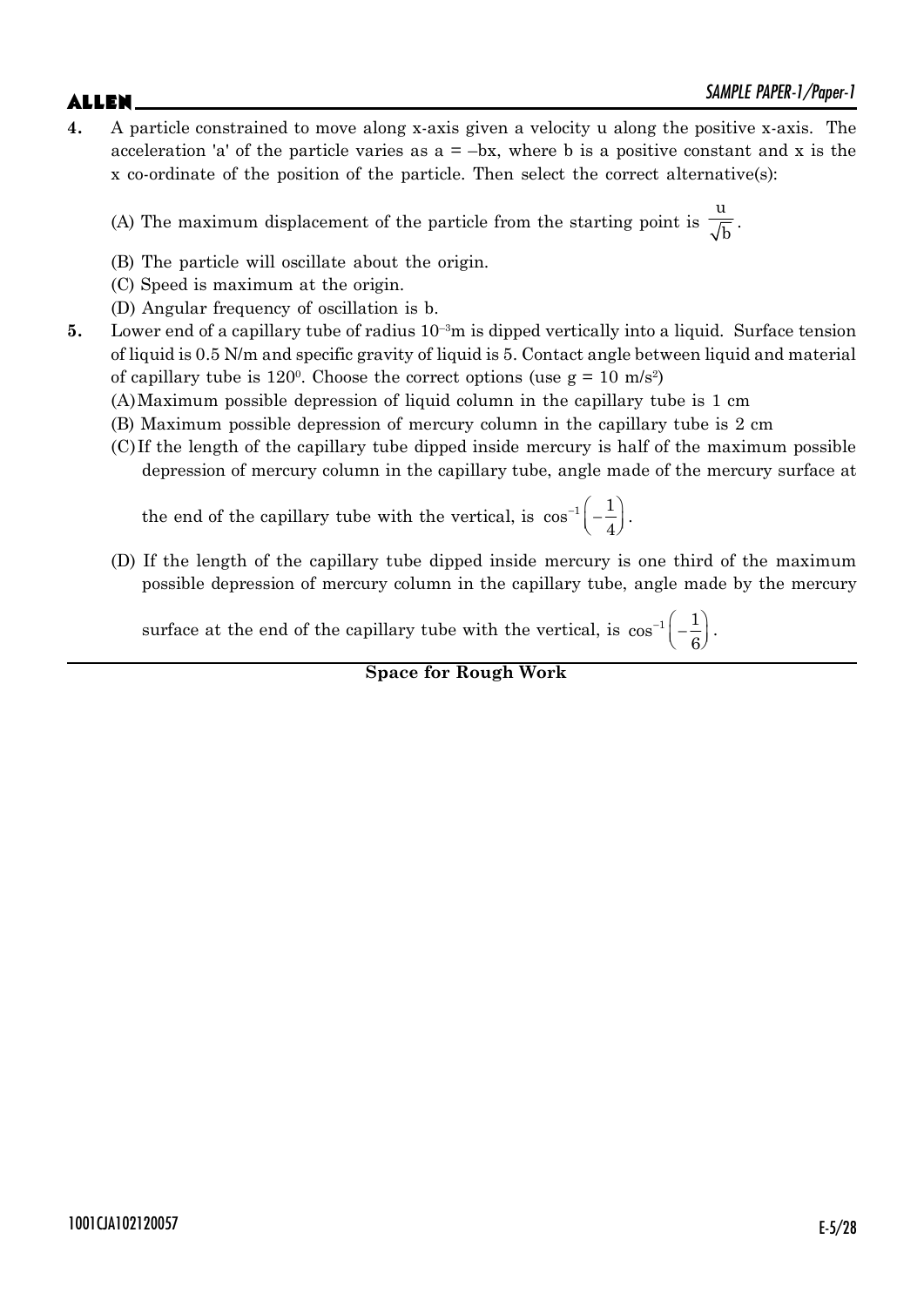**6.** A car moves towards a hill with speed  $v_c$ . It blows a horn of frequency f which is heard by an observer following the car with speed  $v_0$ . The speed of sound in air is v.

(A)The frequency of sound reaching the hill is  $\left(\frac{1}{V - V_C}\right)$  $\frac{v}{\sqrt{t}}$  f  $v - v$  $(y)$  $\left(\overline{\overline{v-v_{C}}}\right)^{\dagger}$ .

(B) The wavelength of sound reaching the hill is  $\frac{V-V_c}{c}$  $\frac{c}{f}$ .

(C) The wavelength of sound of horn directly reaching the observer is  $\frac{V + V_c}{c}$  $\frac{1}{f}$ .

(D) The beat frequency observed by the observer is  $\overline{+}$  $\overline{a}$  $C$  (  $\mathbf{v}$  +  $\mathbf{v}$  0  $^{2} - v_{C}^{2}$  $2v_C (v + v_0)$ f  $\frac{v^2 - v_C^2}{v^2 - v_C^2}$ .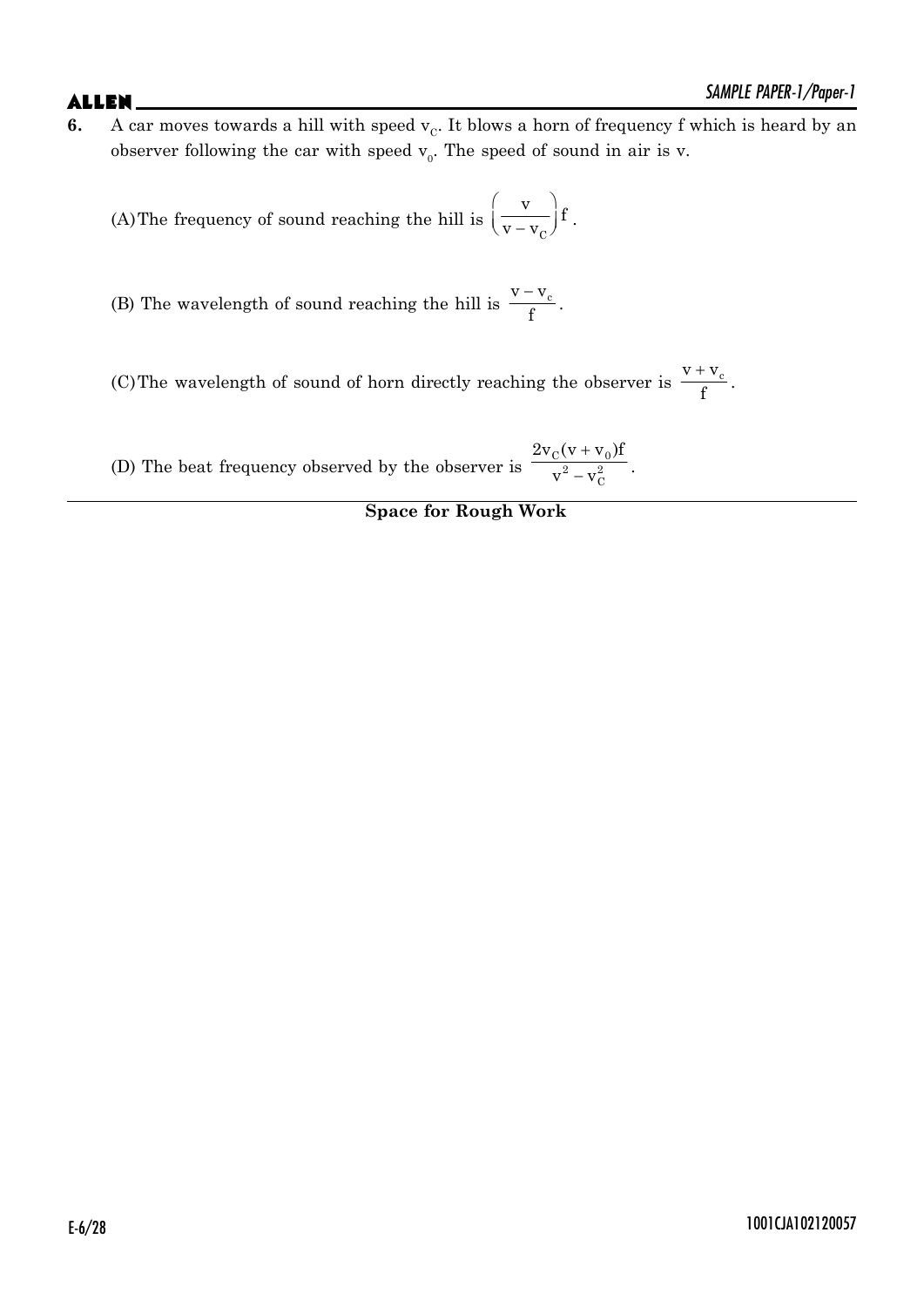# $ALLEN$   $\qquad \qquad$   $\qquad \qquad$   $\qquad \qquad$   $\qquad \qquad$   $\qquad \qquad$   $\qquad \qquad$   $\qquad \qquad$   $\qquad \qquad$   $\qquad \qquad$   $\qquad \qquad$   $\qquad \qquad$   $\qquad \qquad$   $\qquad \qquad$   $\qquad \qquad$   $\qquad \qquad$   $\qquad \qquad$   $\qquad \qquad$   $\qquad \qquad$   $\qquad \qquad$   $\qquad \qquad$   $\qquad \qquad$   $\qquad \qquad$   $\qquad \qquad$   $\qquad \qquad$

### **SECTION–I(ii) : (Maximum Marks : 12)**

- z This section contains **TWO** paragraphs.
- Based on each paragraph, there are **TWO** questions.
- Each question has **FOUR** options (A), (B), (C) and (D) **ONLY ONE** of these four options is correct.
- For each question, darken the bubble corresponding to the correct option in the ORS.
- For each question, marks will be awarded in <u>one of the following categories</u> : *Full Marks* : +3 If only the bubble corresponding to the correct answer is darkened. *Zero Marks* : 0 If none of the bubbles is darkened. *Negative Marks* : –1 In all other cases

### **Paragraph for Questions 7 and 8**

In physics laboratory a student is trying to calculate the focal length of a convex lens. He measures the distance between screen and a light source lined up on the optical bench to be 120 cm. When he shifts the lens along the axis of optical bench, sharp image of source is obtained at two lens positions. He also measures the ratio of these two magnifications to be 1 : 9.

**7.** The focal length of the convex lens measured by student is

|    |                             |                                              | <b>Space for Rough Work</b> |                   |
|----|-----------------------------|----------------------------------------------|-----------------------------|-------------------|
|    | (C) both are equally bright |                                              | (D) can not be judged       |                   |
|    | (A) smaller                 |                                              | (B) bigger                  |                   |
| 8. |                             | Which image, as seen by student is brighter? |                             |                   |
|    | $(A) 22.5$ cm               | $(B)$ 30 cm                                  | $(C)$ 45 cm                 | (D) none of these |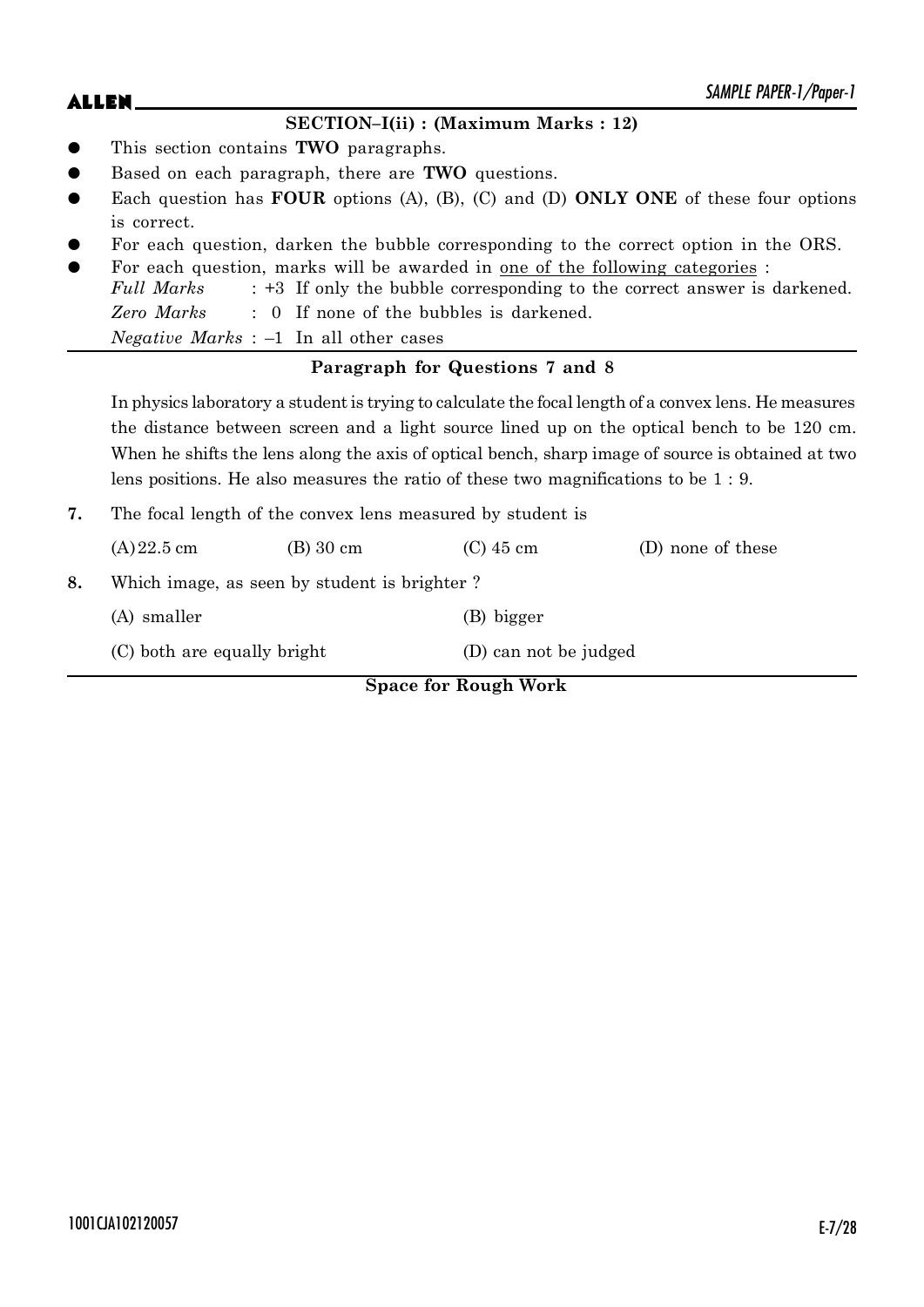### **Paragraph for Questions 9 and 10**

A block of mass 3M connected to a massless rod of length L lies at rest on a fixed frictionless table. A second block of mass M impinges on the system with speed  $v_0$  strikes the opposite end of the rod at a right angle and sticks to it.



**9.** Angular velocity of new system about its COM is

(A) 
$$
\frac{v_0}{L}
$$
 \t\t (B)  $\frac{v_0}{2L}$  \t\t (C)  $\frac{3v_0}{4L}$  \t\t (D)  $\frac{4v_0}{3L}$ 

**10.** Initial velocity of 3M after collision is

| (A) $\frac{3v_0}{4}$ | (B) zero | (C) $\frac{V_0}{2}$ | (D) $\frac{v_0}{4}$ |
|----------------------|----------|---------------------|---------------------|
|                      |          |                     |                     |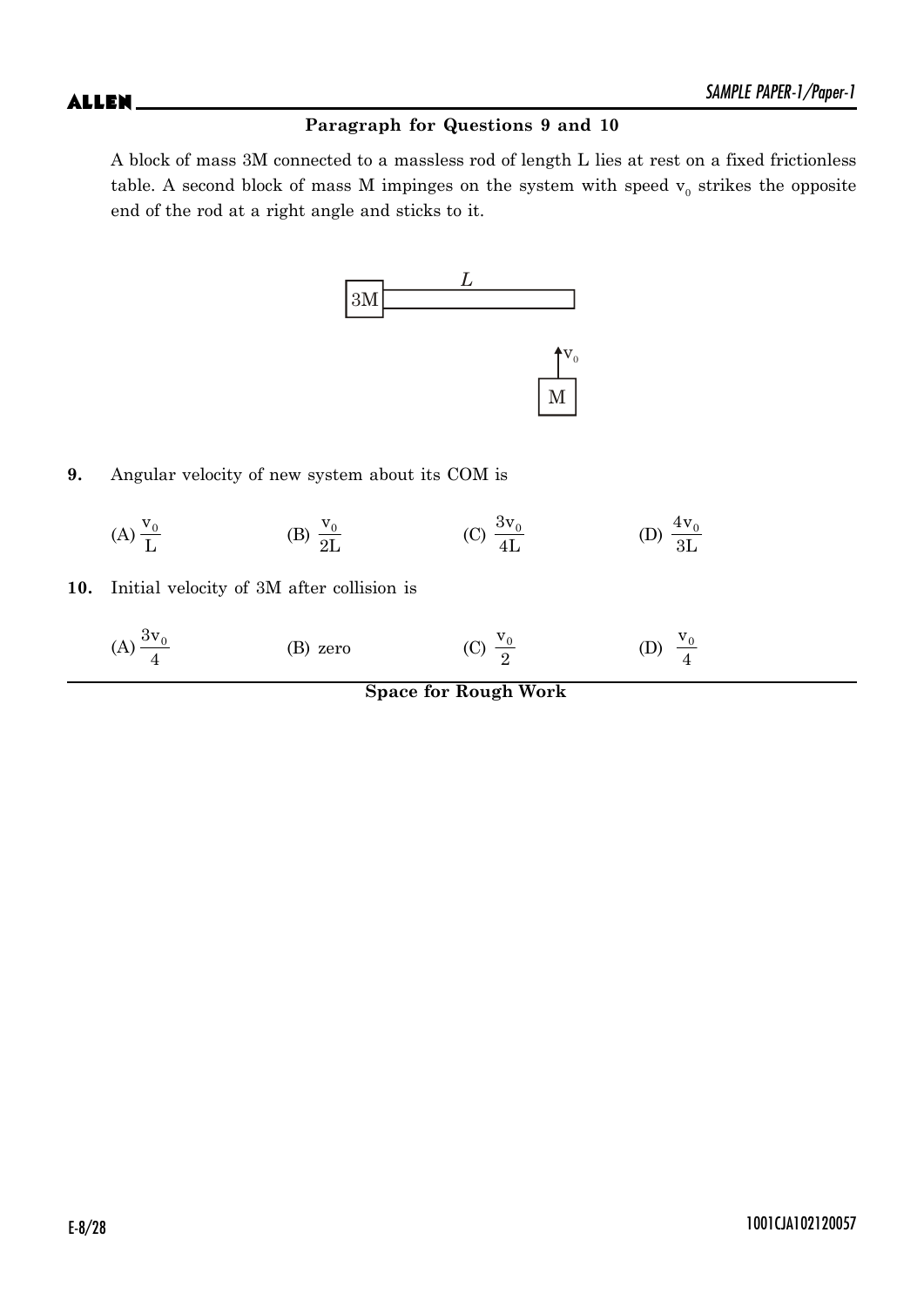# **SECTION-II : (Maximum Marks: 24)**

- z This section contains **EIGHT** questions.
- The answer to each question is a **NUMERICAL VALUE**.
- For each question, enter the correct numerical value (in decimal notation, truncated/roundedoff to the **second decimal place**; e.g. 6.25, 7.00, –0.33, –.30, 30.27, –127.30, if answer is 11.36777..... then both 11.36 and 11.37 will be correct) by darken the corresponding bubbles in the ORS.

**For Example :** If answer is –77.25, 5.2 then fill the bubbles as follows.



- Answer to each question will be evaluated according to the following marking scheme: *Full Marks* : +3 If ONLY the correct numerical value is entered as answer. *Zero Marks* : 0 In all other cases.
- **1.** A human body excretes certain material by a law similar to radioactivity. The body excretes half the amount injected in 24 h. Find the time in which activity falls to  $3\mu$ Ci (in hours) if a

person is injected technetium ( $t_{1/2}$  = 6h) and its activity just after the injection is 6 $\mu$ Ci.

**2.** Two conducting sphere of radius R are placed at a large distance from each other. They are connected by a coil of inductance L, as shown in the figure. Neglect the resistance of the coil. The sphere A is given a charge Q and the switch 'S' is closed at time  $t = 0$ . Time after charge

on B is 
$$
\frac{Q}{2}
$$
 is  $\frac{\pi}{a} \sqrt{\frac{LR}{k}}$ . Then value of 'a' is :



**Space for Rough Work**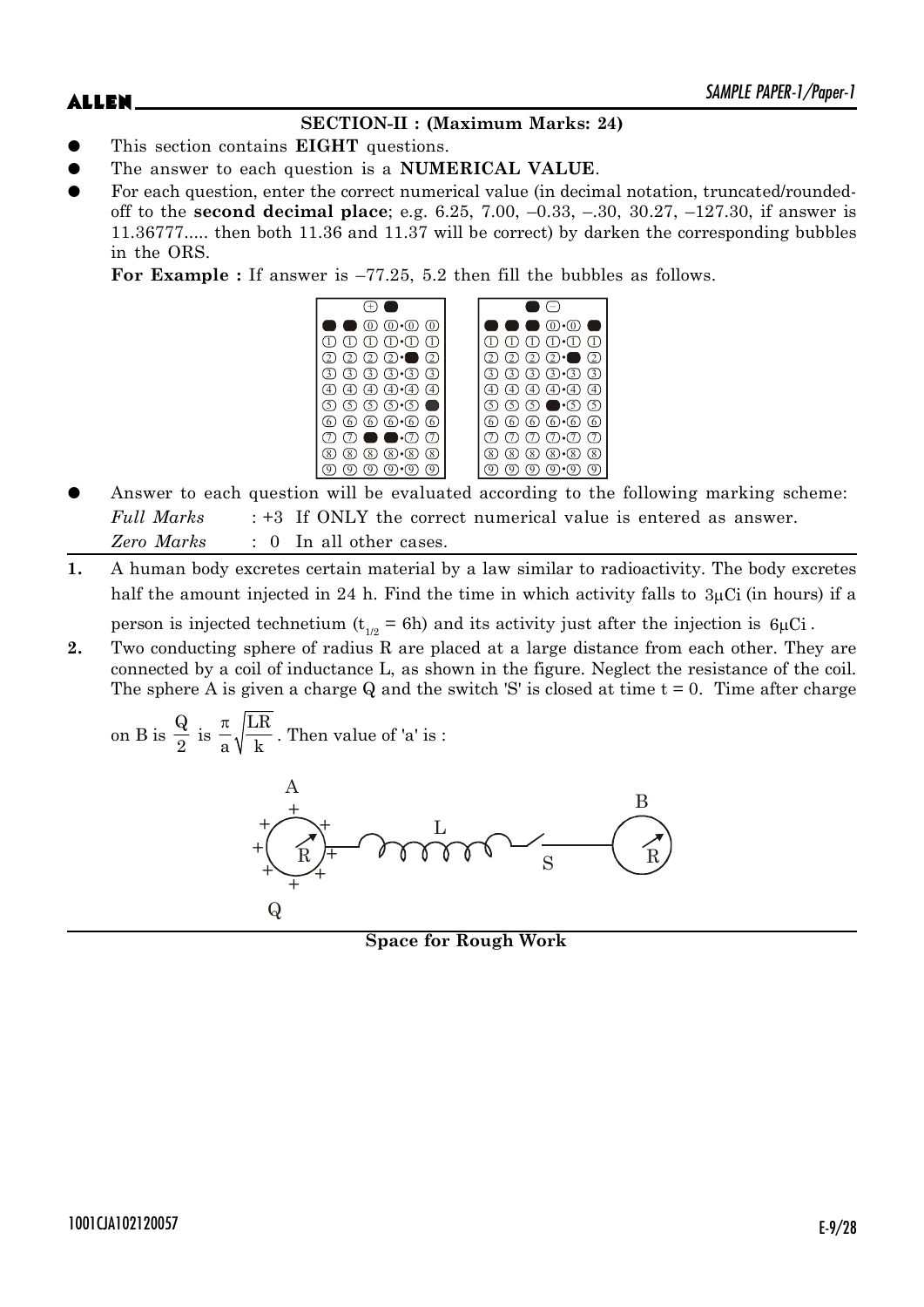**3.** A charged capacitor  $(C_1 = 3 \mu)$  is getting discharged in the circuit shown. When the current I was observed to be 2.5A, switch 'S' was opened. Determine the amount of heat (in  $\mu$ J) that will be liberated in the circuit after 'S' is opened.



**4.** Three short electric dipoles, each of dipole moment P, are placed at the vertices of an equilateral triangle of side length L. Each dipole has its moment, oriented parallel to the opposite side of the triangle as shown in the fig. The electric field strength at the centroid of

the triangle is  $a\frac{1}{1^3}$  $a \frac{\text{KP}}{2}$  $\overline{\mathrm{L}^3}$ . Then value of 'a' is :



**Space for Rough Work**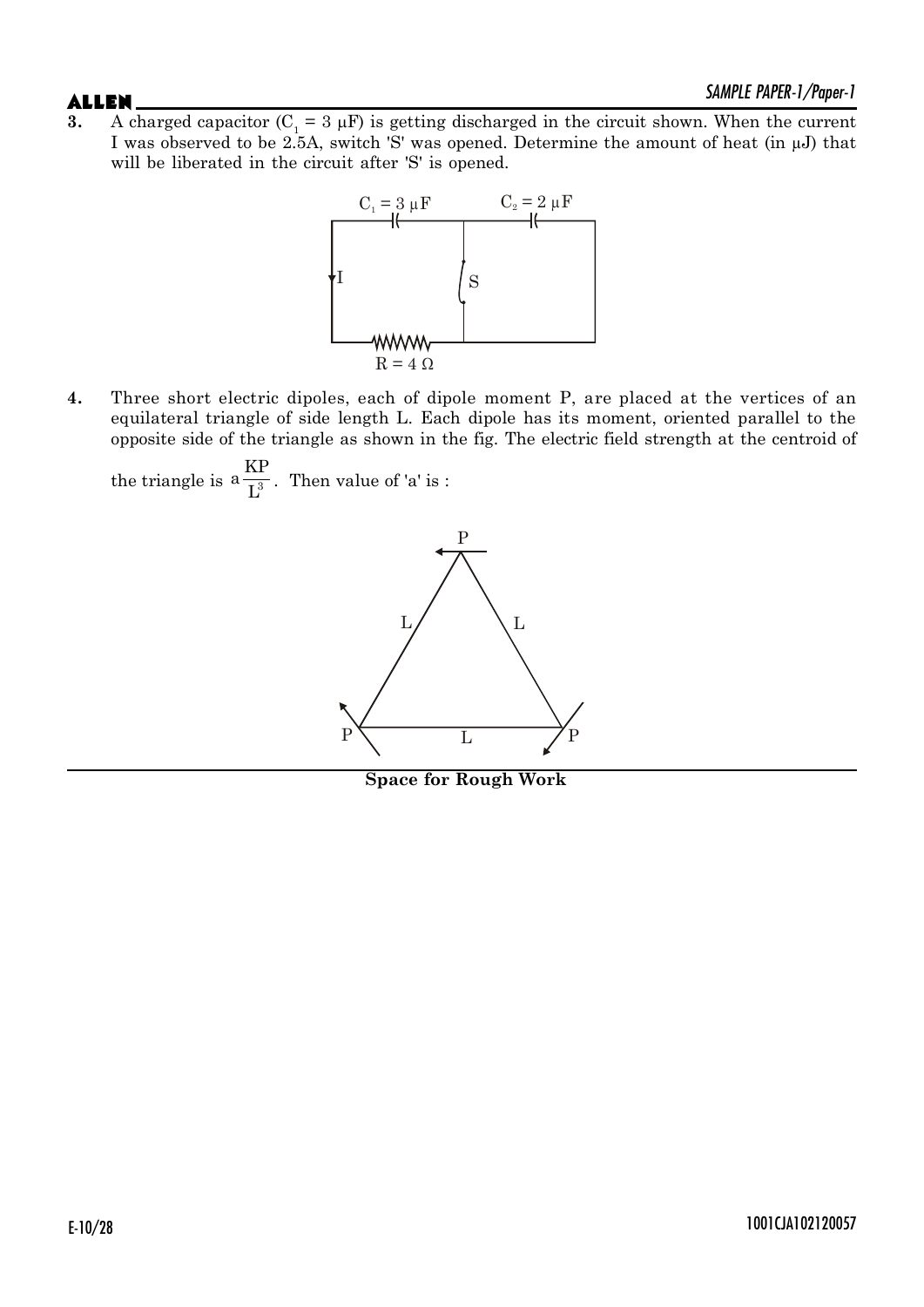- **5.** In a vernier calliper, there are 10 divisions on the vernier scale and 1 cm on main scale is divided in 10 parts. While measuring a length, the zero of the vernier scale lies just ahead of 1.8 cm mark and 4th division of vernier scale coincides with a main scale division. The value of length (in cm) is
- **6.** 1 g ice at  $-40^{\circ}$ C is placed in a container having 1 g water at 20 $^{\circ}$ C. Find equilibrium temperature (in °C).

Water equivalent of container  $= 3$  gm

Latent heat of fusion of ice  $= 80 \text{ cal/gm}$ 

Specific heat capacity of water  $= 1$  cal/gm<sup>o</sup>C

Specific heat capacity of ice =  $0.5 \text{ cal/g}^0$ C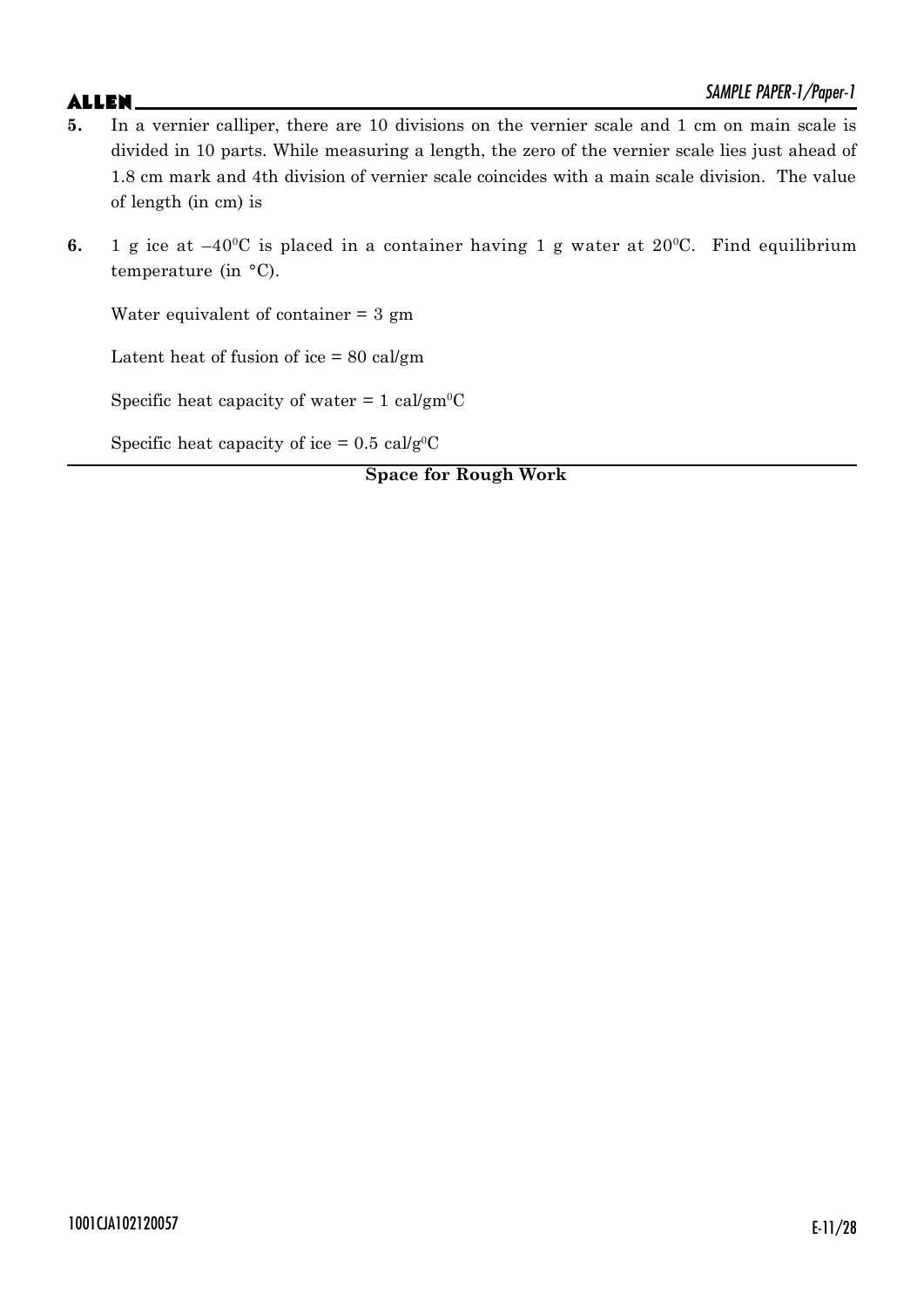- **7.** A point-like mass moves horizontally between two walls on a frictionless surfaces with initial kinetic energy E. With every collision with the walls, the mass loses 50% of its kinetic energy to thermal energy. How many collisions with the walls are necessary before the speed of the mass is reduced by a factor of 8 (means it becomes  $\frac{1}{6}$ th  $\frac{1}{8}$ th of initial speed)?
- **8.** The velocity of liquid (v) in steady flow at a location through cylindrical pipe is given by

 $\begin{pmatrix} 0 & r^2 \end{pmatrix}$  $= v_0 \left( 1 - \frac{1}{R^2} \right),$ 2 0  $1 - \frac{1}{2}$  $v = v_0 \left(1 - \frac{r}{r}\right)$  $\left(\frac{1}{R^2}\right)$ , where r is the radial distance of that location from the axis of the pipe and R is the inner radius of pipe. If R = 10 cm, volume rate of flow through the pipe is  $\pi/2 \times 10^{-2}$  m<sup>3</sup> s<sup>-1</sup> and the coefficient of viscosity of the liquid is  $0.75$  N sm<sup>-2</sup>, find the magnitude of the viscous force per unit area, in  $Nm^{-2}$  at  $r = 4$  cm.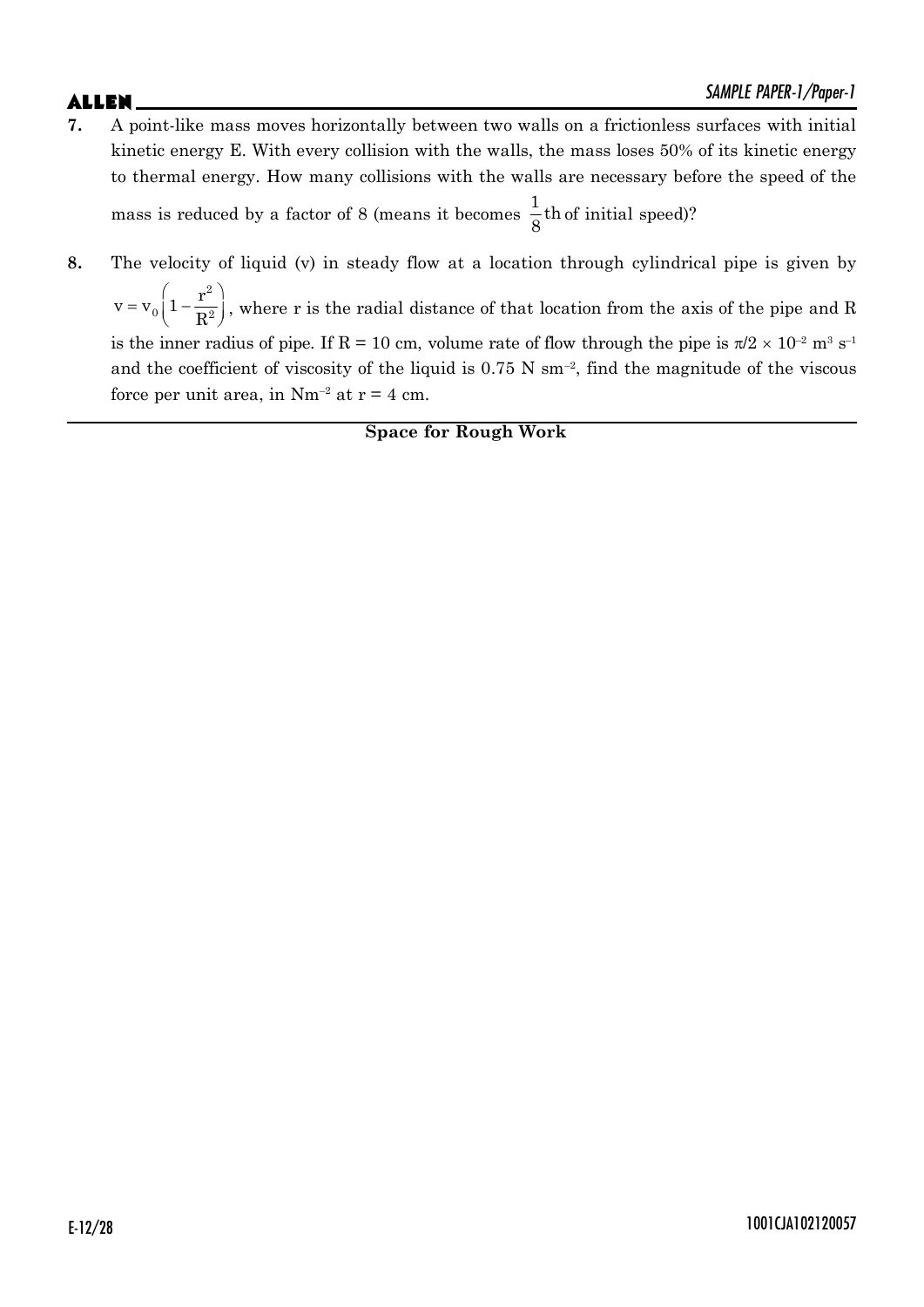# **PART-2 : CHEMISTRY**

### **SECTION-I(i) : (Maximum Marks: 24)**

- This section contains **SIX** questions.
- Each question has **FOUR** options for correct answer(s). **ONE OR MORE THAN ONE** of these four option(s) is (are) correct option(s).
- For each question, choose the correct option(s) to answer the question.

|           |               | I of cach gaconion, choose the correct option to answer the gaconom.                             |
|-----------|---------------|--------------------------------------------------------------------------------------------------|
| $\bullet$ |               | Answer to each question will be evaluated according to the following marking scheme:             |
|           | Full Marks    | $: +4$ If only (all) the correct option(s) is (are) chosen.                                      |
|           |               | <i>Partial Marks</i> : +3 If all the four options are correct but ONLY three options are chosen. |
|           | Partial Marks | : +2 If three or more options are correct but ONLY two options are chosen,                       |
|           |               | both of which are correct options.                                                               |
|           |               | <i>Partial Marks</i> : +1 If two or more options are correct but ONLY one option is chosen       |
|           |               | and it is a correct option.                                                                      |
|           | Zero Marks    | : 0 If none of the options is chosen (i.e. the question is unanswered).                          |
|           |               | <i>Negative Marks</i> : $-2$ In all other cases.                                                 |
|           |               |                                                                                                  |

- For Example : If first, third and fourth are the **ONLY** three correct options for a question with second option being an incorrect option; selecting only all the three correct options will result in +4 marks. Selecting only two of the three correct options (e.g. the first and fourth options), without selecting any incorrect option (second option in this case), will result in  $+2$  marks. Selecting only one of the three correct options (either first or third or fourth option), without selecting any incorrect option (second option in this case), will result in +1 marks. Selecting any incorrect option(s) (second option in this case), with or without selection of any correct option(s) will result in  $-2$  marks.
- **1.** Which of the following statements is/are INCORRECT :

(A) All spectral lines belonging to Balmer series in hydrogen spectrum lie in visible region.

- (B) If a light of frequency v falls on a metal surface having work function  $hv_0$ , photoelectric effect will take place only if  $v \le v_0$ .
- (C) The number of photoelectrons ejected from a metal surface in photoelectric effect depends upon the frequency of incident radiations.
- (D) The series limit wavelength of Balmer series of H-atom is  $\frac{4}{5}$  $\frac{1}{R}$ , where R is Rydberg's constant.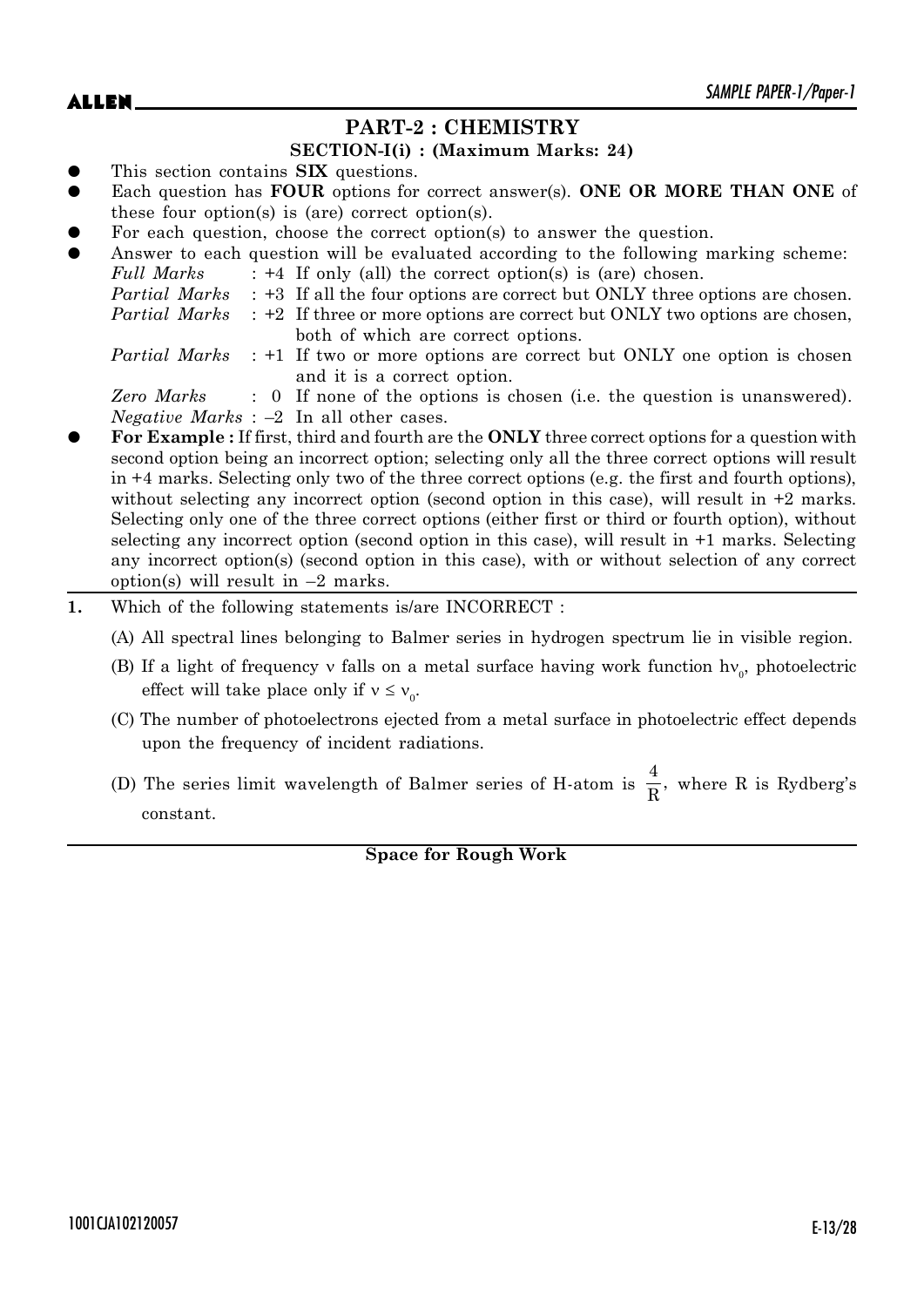- **2.** Which one of the following statements is/are incorrect ?
	- (A) The principal ore of aluminium; bauxite usually contains silica, ironoxide and titanium oxide as impurity
	- (B) Limonite, magnesite and haematite are ores of iron
	- (C) The Anode mud in electrolytic refining of silver contains Cu and Au.
	- (D) During calcinations at high temperatures sulphide ores of some metal like Cu, Pb, Hg are reduced directly into metal.
- **3.** Incorrectly matched amongst the following is/are :



is an o/p directing group

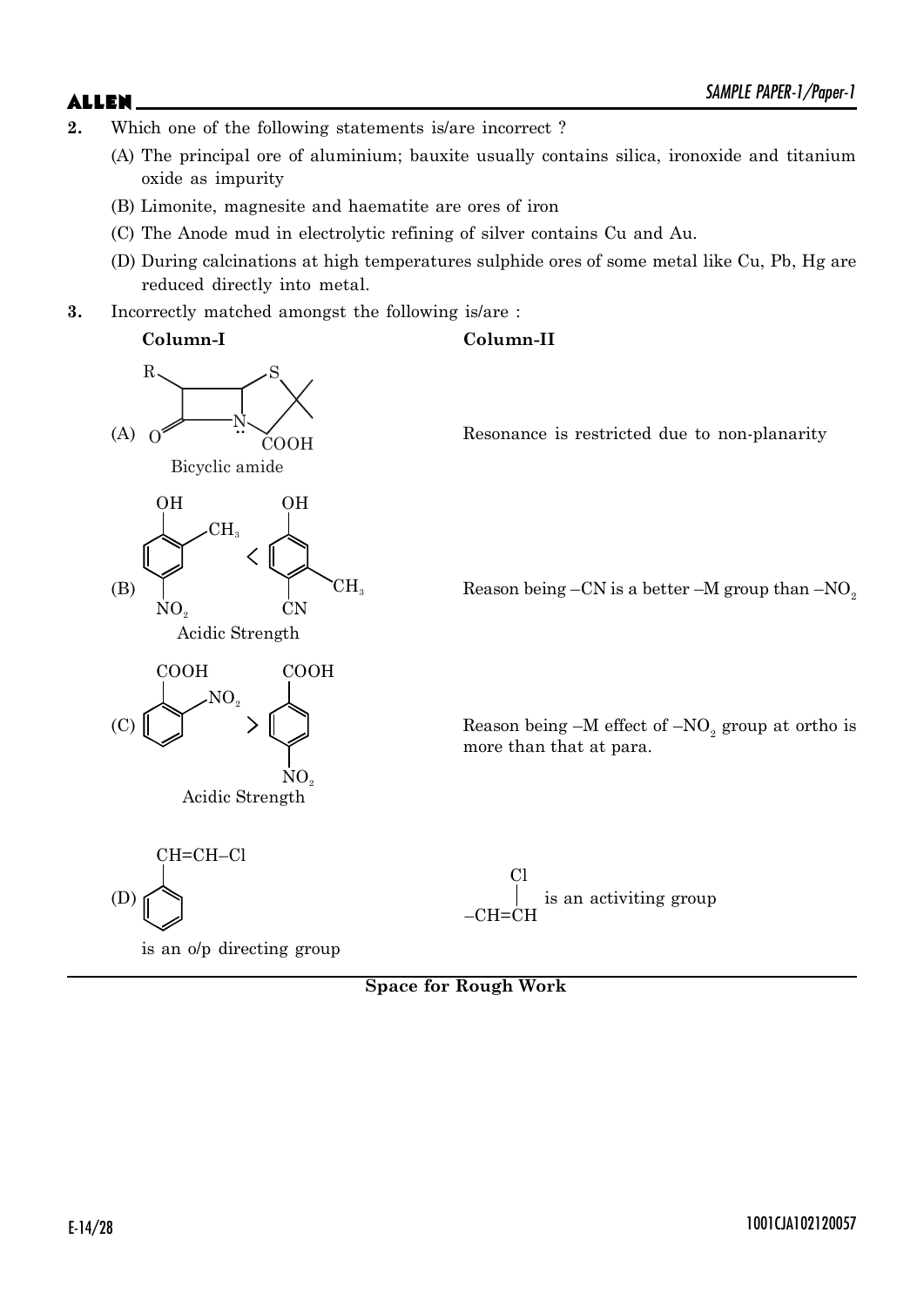- **4.** Which of the following are correct ?
	- (A)  $K_{sp}$  of Fe(OH)<sub>3</sub> in aqueous solution is 3.8  $\times$  10<sup>-38</sup> at 298K. The concentration of Fe<sup>3+</sup> will increase when [H<sup>+</sup>] ion concentration decreases
	- (B) In a mixture of  $NH<sub>4</sub>Cl$  and  $NH<sub>4</sub>OH$  in water, a further amount of  $NH<sub>4</sub>Cl$  is added. The pH of the mixture will decreases.
	- (C) An aqueous solution of each of the following salts  $(NH_4I, Cr(NO_3)_39H_2O, KCN)$  will be basic, basic, acidic respectively.
	- (D) From separate solutions of four sodium salts NaW, NaX, NaY and NaZ had pH 7.0, 9.0, 10.0 and 11.0 respectively, when each solution was 0.1M, the strongest acid is HW
- **5.** Aqueous solution of boric acid is treated with salicylic acid. Which of the following statements are incorrect for the product formed in above reaction.
	- (A) No product will be formed because both are acids.
	- (B) Product is 4-coordinated complex and optically resolvable.
	- (C) Product is 4-coordinated complex and optically non-resolvable.
	- (D) There are two newly formed five membered rings.
- **6.** Correctly matched among the following is/are :

(A) 
$$
\bigotimes_{Cl}^{Me} > \bigotimes_{Cl}^{Me} > t\text{-BuCl} \longrightarrow \text{Relative Solvolysis Rate}
$$

\nE1  $\bigotimes_{Et}^{He} \bigotimes_{Cl} \bigotimes_{He} - C - C1 > \text{Me} - C - C1 > \text{Me} - C - C1 \longrightarrow \text{Rate of hydrolysis in 80% aq. ethanol}$ 

\n(C)  $\text{CH}_3\text{--Br} > \bigotimes_{CH_3}^{CH_3} \bigotimes_{CH_2\text{--Br}} \bigotimes_{Cl_3}^{CH_2\text{--Br}} \bigotimes_{H_3}^{CH_3\text{--Br}} \bigotimes_{H_3}^{H_3\text{--Br}} \bigotimes_{H_3}^{H_3\text{--Br}} \bigotimes_{H_3}^{H_3\text{--Br}} \bigotimes_{H_3}^{H_3\text{--Br}} \bigotimes_{H_3}^{H_3\text{--Br}} \bigotimes_{H_3}^{H_3\text{--Br}} \bigotimes_{H_3}^{H_3\text{--Br}} \bigotimes_{H_3}^{H_3\text{--Br}} \bigotimes_{H_3}^{H_3\text{--Br}} \bigotimes_{H_3}^{H_3\text{--Br}} \bigotimes_{H_3}^{H_3\text{--Br}} \bigotimes_{H_3}^{H_3\text{--Br}} \bigotimes_{H_3}^{H_3\text{--Br}} \bigotimes_{H_3}^{H_3\text{--Br}} \bigotimes_{H_3}^{H_3\text{--Br}} \bigotimes_{H_3}^{H_3\text{--Br}} \bigotimes_{H_3}^{H_3\text{--Br}} \bigotimes_{H_3}^{H_3\text{--Br}} \bigotimes_{H_3}^{H_3\text{--Br}} \bigotimes_{H_3}^{H_3\text{--Br}} \bigotimes_{H_3}^{H_3\text{--Br}} \bigotimes_{H_3}^{H_3\text{--Br}} \bigotimes_{H_3}^{H_3\text{--Br}} \bigotimes_{H_3}^{H_3\text{--Br}} \bigotimes_{H_3}^{H_3\text{--Br}} \bigotimes_{H_3}^{H_3\text{--Br}} \bigotimes_{H_3}^{H_3\text{--Br}} \bigotimes_{H_3}^{H_3\text{$ 

(D)  $R_2N$ — $CH_2X > R$ — $C$ — $CH_2X$ O > CH<sub>2</sub>=CH—CH<sub>2</sub>X → Order for rate of SN' reaction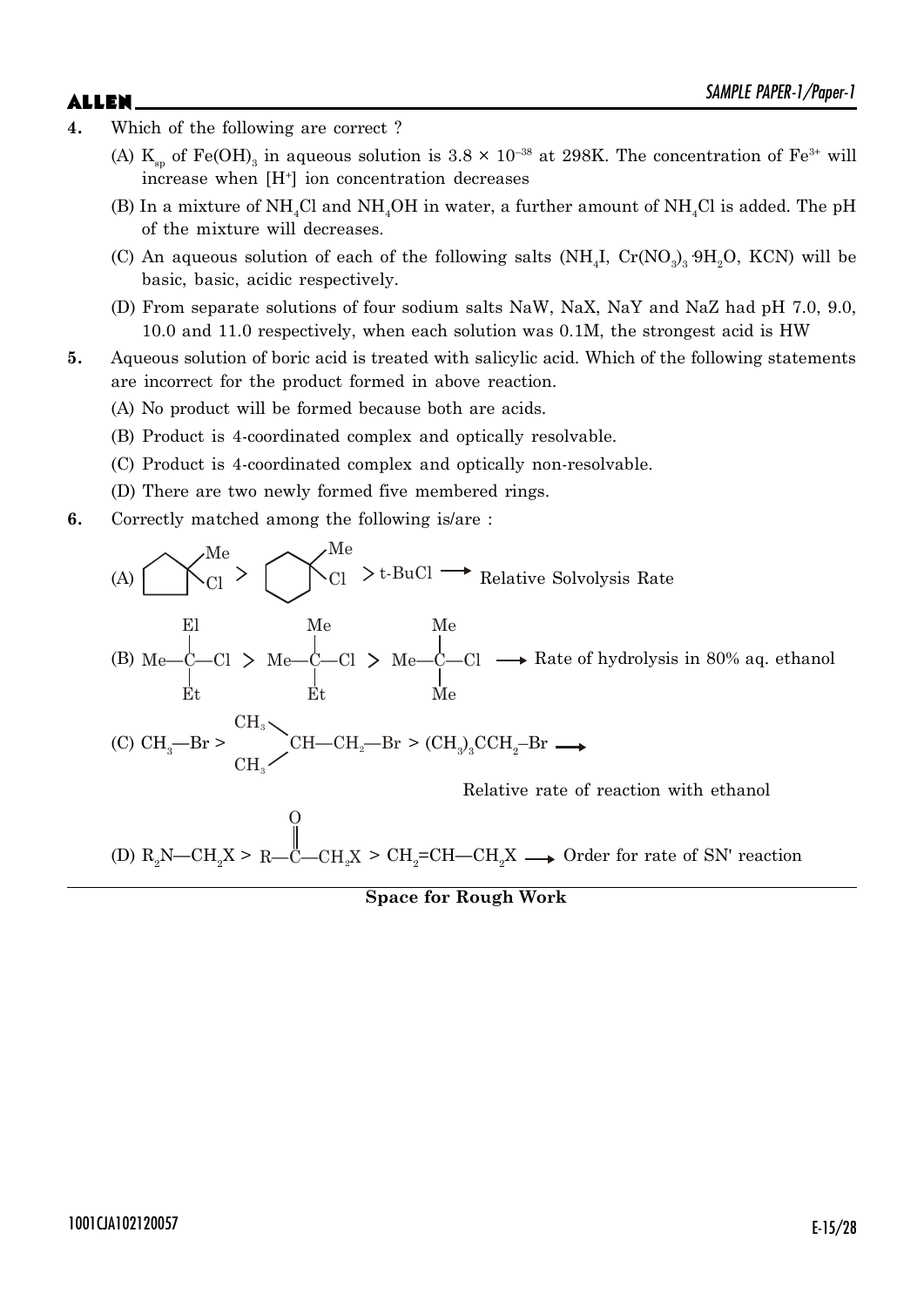## **SECTION–I(ii) : (Maximum Marks : 12)**

- z This section contains **TWO** paragraphs.
- Based on each paragraph, there are **TWO** questions.
- Each question has **FOUR** options (A), (B), (C) and (D) **ONLY ONE** of these four options is correct.
- For each question, darken the bubble corresponding to the correct option in the ORS.
- For each question, marks will be awarded in <u>one of the following categories</u> : *Full Marks* : +3 If only the bubble corresponding to the correct answer is darkened. *Zero Marks* : 0 If none of the bubbles is darkened. *Negative Marks* : –1 In all other cases

# **Paragraph for Questions 7 and 8**

Dependence of rate constant of a reaction is given by Arrhenius equation  $k = A \cdot e^{-\frac{E_a}{2Dt}}$  $\frac{a}{RT}$  but originally it's derived from it's differential equation.

**7.** Reactions  $A + B \rightarrow C + D$  follows following rate law : rate = k  $[A]^{+1/2}[B]^{1/2}$ . Starting with initial conc. of one mole of A and B each, what is the time taken for amount of A of become 0.25 mole. Given  $k = 2.31 \times 10^{-3}$  sec<sup>-1</sup>.

(A) 300 sec. (B) 600 sec. (C) 900 sec. (D) None of these

**8.** For a reaction, the dependence of rate constant (sec<sup>-1</sup>) on temperature (K) is given as

$$
\ln K=10-\frac{2500}{T}+3\ln T
$$

The activation energy of reaction is

| (A) $2500 + 3T$ | (B) 2500 R | $(C)$ (2500 + 3T)R | $(D)(2500 - 3ln T)R$ |
|-----------------|------------|--------------------|----------------------|
|-----------------|------------|--------------------|----------------------|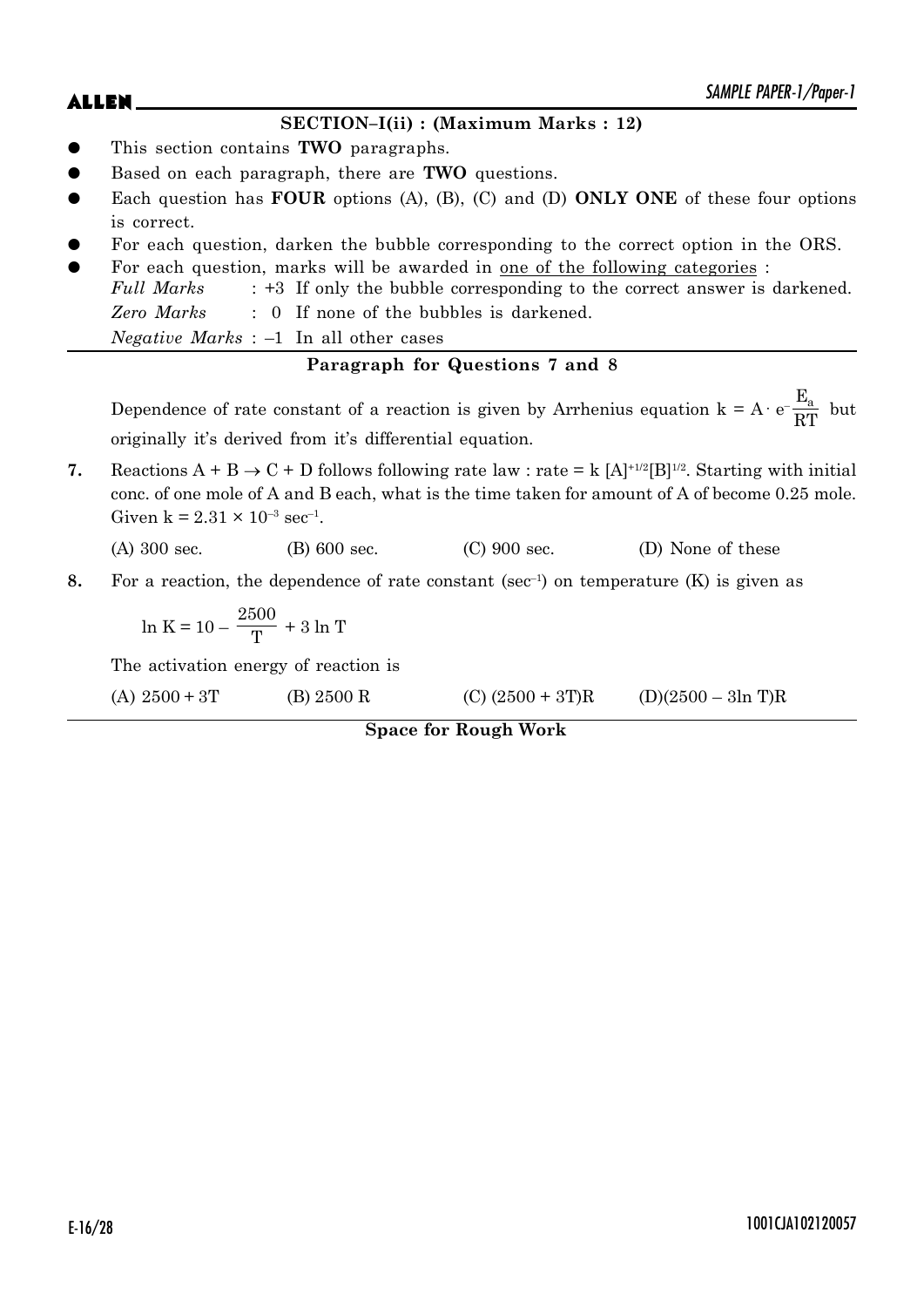## **Paragraph for Questions 9 and 10**

There are 4 glass bottles containing water solutions. These bottles are not labelled. Bottles 1, 2 and 3 contained colourless solutions, while Bottle 4 contained a coloured solution. Each Bottle is having any solution among the following (Each bottle is having different solution) : Copper (II) sulphate

Sodium carbonates

Lead nitrate

Hydrochloric acid

By mixing samples of the contents of the bottles in pairs, following observations are made.

|    | $(1)$ Bottle $1 +$ Bottle 2                                           | White ppt.                                                                                                             |
|----|-----------------------------------------------------------------------|------------------------------------------------------------------------------------------------------------------------|
|    | $(2)$ Bottle 1 + Bottle 3                                             | White ppt.                                                                                                             |
|    | (3) Bottle $1 +$ Bottle 4                                             | White ppt.                                                                                                             |
|    | (4) Bottle $2 +$ Bottle 3                                             | Colourless gas evolved                                                                                                 |
|    | $(5)$ Bottle 2 + Bottle 4                                             | No visible reaction                                                                                                    |
|    | $(6)$ Bottle 3 + Bottle 4                                             | Blue ppt.                                                                                                              |
| 9. | to it. Which of the following statement is incorrect.                 | Aqueous solution in bottle 4 is reacted with excess of KI and then $\text{Na}_2\text{S}_2\text{O}_3$ solution is added |
|    | (A) Evolved $I_2$ is reduced                                          |                                                                                                                        |
|    | (B) $S_0O_3^{2-}$ is converted into $SO_4^{2-}$ in the above reaction |                                                                                                                        |
|    | (C) aqueous solution in bottle 4 is $CuSO4$                           |                                                                                                                        |

(D)  $\text{Na}_2\text{S}_2\text{O}_3$  is oxidised

**10.** Chemical formula of white ppt. formed in observation (3) is :

(A)  $PbCl<sub>2</sub>$ (B)  $PbCO<sub>3</sub>$ (C)  $CuCO<sub>3</sub>$ (D)  $PbSO<sub>4</sub>$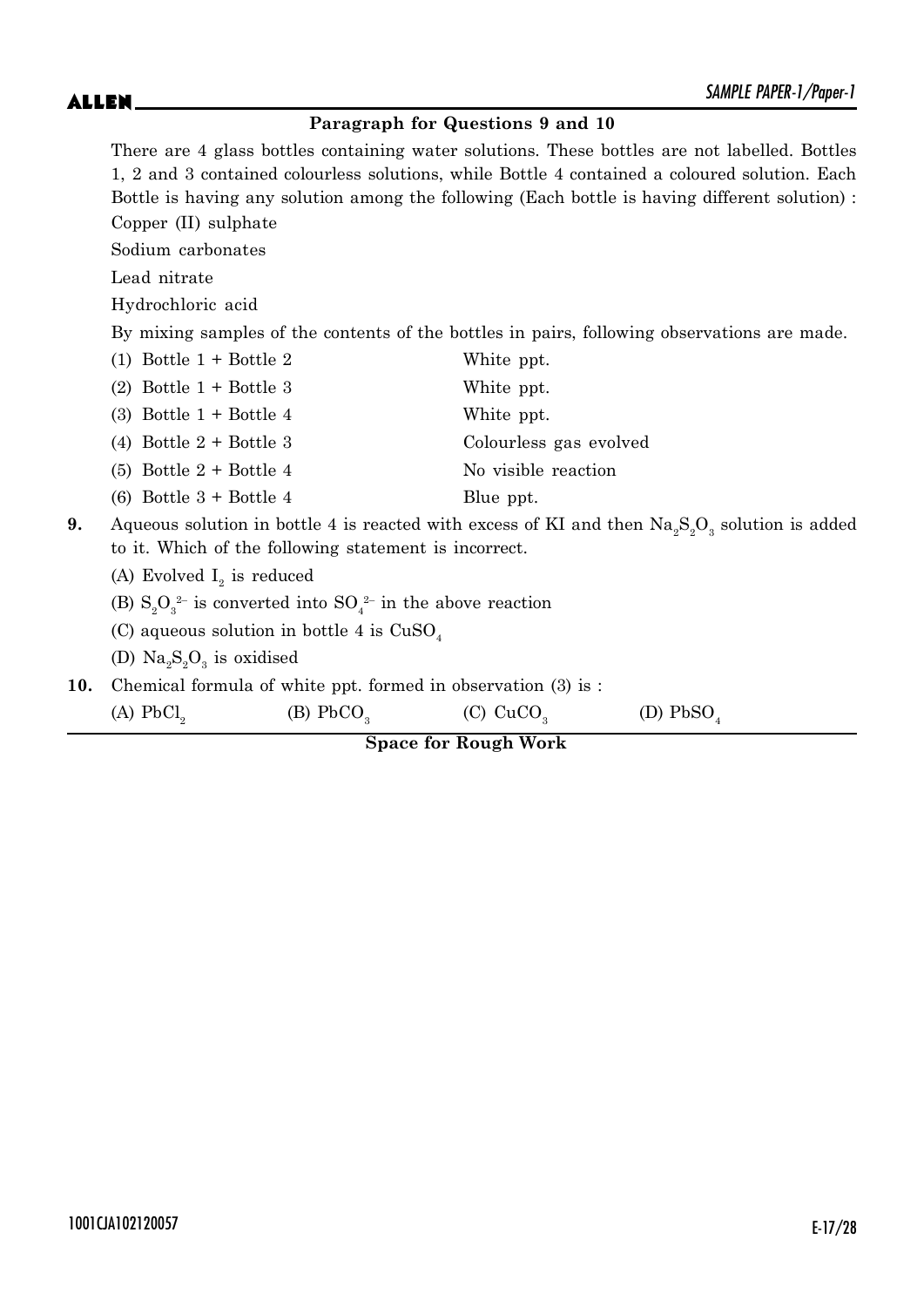# **SECTION-II : (Maximum Marks: 24)**

- This section contains **EIGHT** questions.
- The answer to each question is a **NUMERICAL VALUE**.
- For each question, enter the correct numerical value (in decimal notation, truncated/roundedoff to the **second decimal place**; e.g. 6.25, 7.00, –0.33, –.30, 30.27, –127.30, if answer is 11.36777..... then both 11.36 and 11.37 will be correct) by darken the corresponding bubbles in the ORS.

**For Example :** If answer is –77.25, 5.2 then fill the bubbles as follows.



- Answer to each question will be evaluated according to the following marking scheme: *Full Marks* : +3 If ONLY the correct numerical value is entered as answer. *Zero Marks* : 0 In all other cases.
- 1. 'X'  $\underline{\hspace{1cm}}$  HONO  $\longrightarrow$  N<sub>2</sub> + H<sub>2</sub>O + 'Y' (Rubbing alcohol used in Hand Sanitizer). Find out mass % of Nitrogen in compound 'X'.
- **2.** How many compounds or ions can be oxidised by  $H_2O_2$  among the following :

| $(1)$ As $O_3^{-3}$    | $(2)$ SO <sub>4</sub> <sup>-2</sup> | (3) $Fe_2(SO_4)_3$   | (4) $NH_2-NH_2$     |
|------------------------|-------------------------------------|----------------------|---------------------|
| $(5)$ H <sub>2</sub> S | $(6)$ PbS                           | $(7)$ O <sub>3</sub> | $(8)$ $SO_{3}^{2-}$ |

- $(9)$  Cl<sub>2</sub>
- **3.** For the couple at  $25^{\circ}\text{C Ag}_{(s)}$  | AgCl<sub>(s)</sub>| Cl<sub>(aq)</sub>|| Ag<sub>(aq)</sub>||Ag<sub>(s)</sub> where k<sub>sp</sub>(AgCl) = 10<sup>-10</sup>, 2.303RT  $\frac{58444}{F}$  = 0.06,  $\sqrt{0.41} = 0.64$ .

If initially in a 10 litre container, 1 mole KCl and 2 mole  $\mathrm{AgNO}_{3}$  are taken along with sufficient amount of Ag and AgCl in it then find the moles of AgCl changed after long time.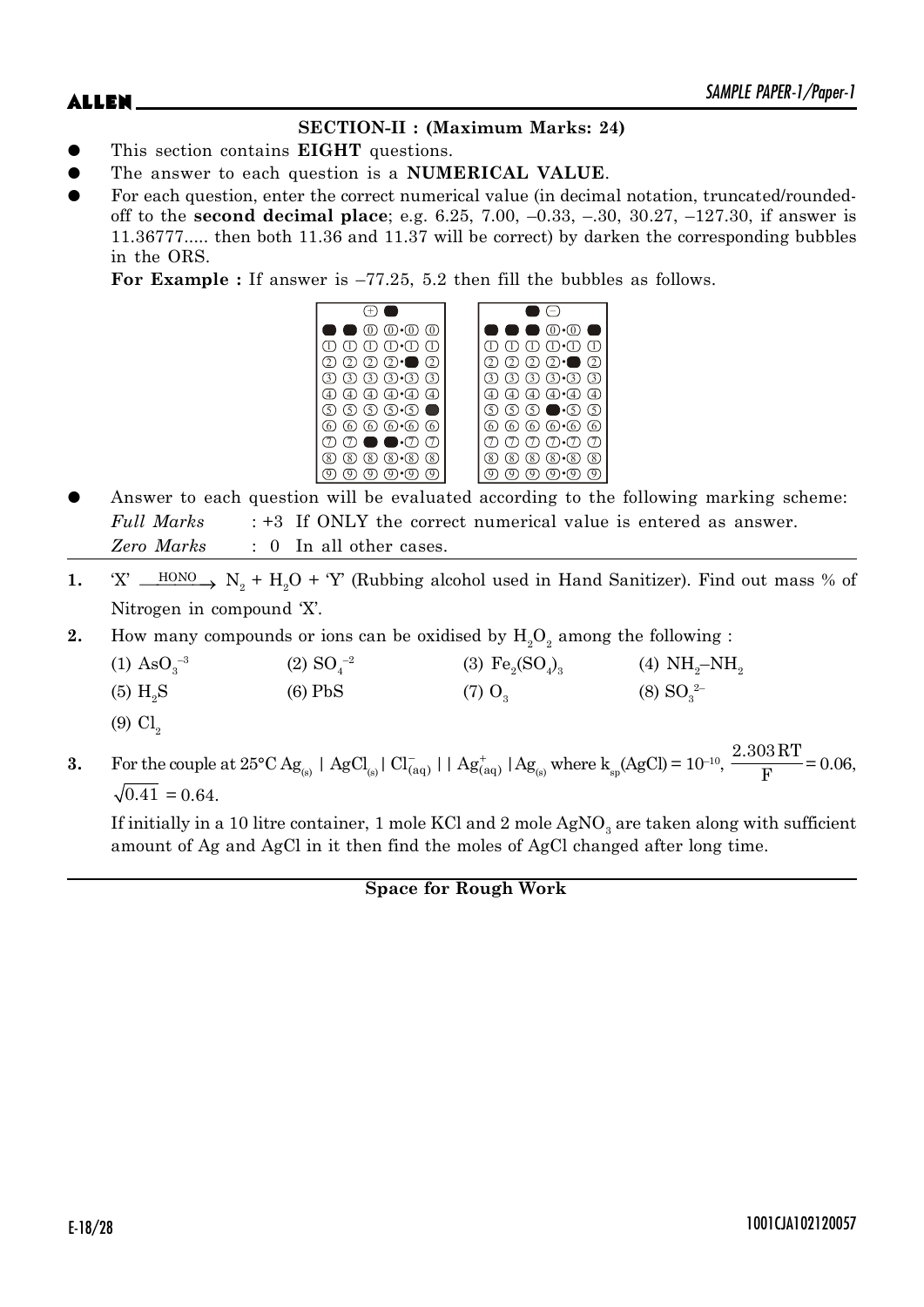**4.** Find out the sum of position of electrophile only in the major product obtained on aromatic Electrophilic substitution reaction. (Considering Locant w.r.t. the OH group)

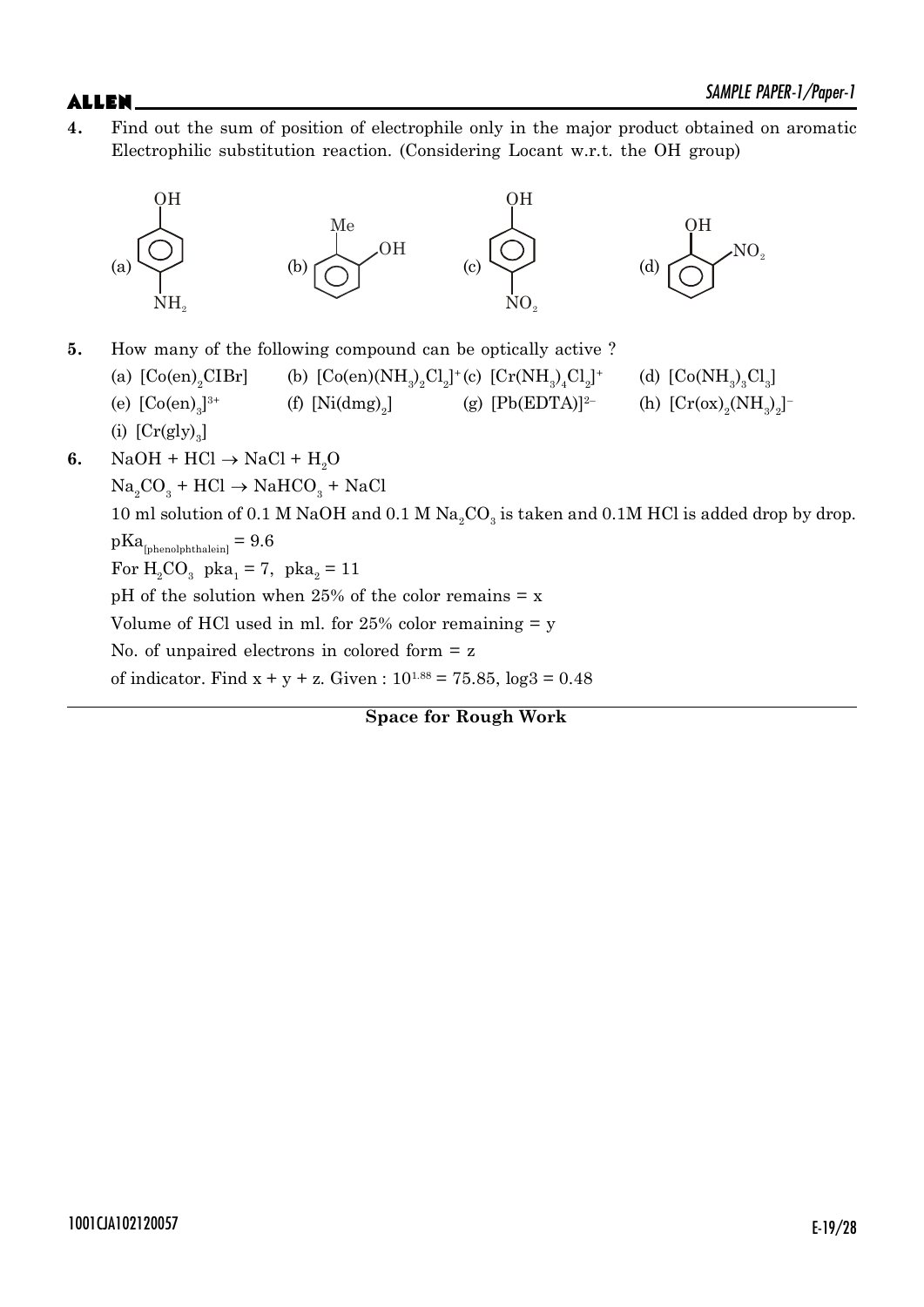- **7.** How many of the following is/are correct for Penicillin.
	- (a) It gives Black ppt with lead Acetate. [Lassainge Test]
	- (b) It gives effervescence of  $CO_2$  with NaHCO<sub>3</sub>
	- (c) Presence of Lactum in its structure.
	- (d) It gives Red colour in Victor Mayer Test.
	- (e) It forms pungent smelling compound with  $CHCl<sub>3</sub> + NaOH$
	- (f) It do not give violet colour with neutral  $\text{FeCl}_3$
	- (g) It give +ve Mustard oil test.
	- (h) It give Prussian blue colour in Lassainge Test
	- (i) 1 mol of Penicillin releases 1 mol of  $H_2(g)$  on treatment with Na.
- **8.** In the given reaction. Find out the molecular mass of 'X'.

 $CH<sub>2</sub>$ <sup>--</sup>CH-O OH OH  $H_3O^*$  $YX' \xrightarrow{2C_2H_5OH/HCl} Y' \xrightarrow{Cold alkaline 1\% KMnO_4} YZ'$ 

**Space for Rough Work**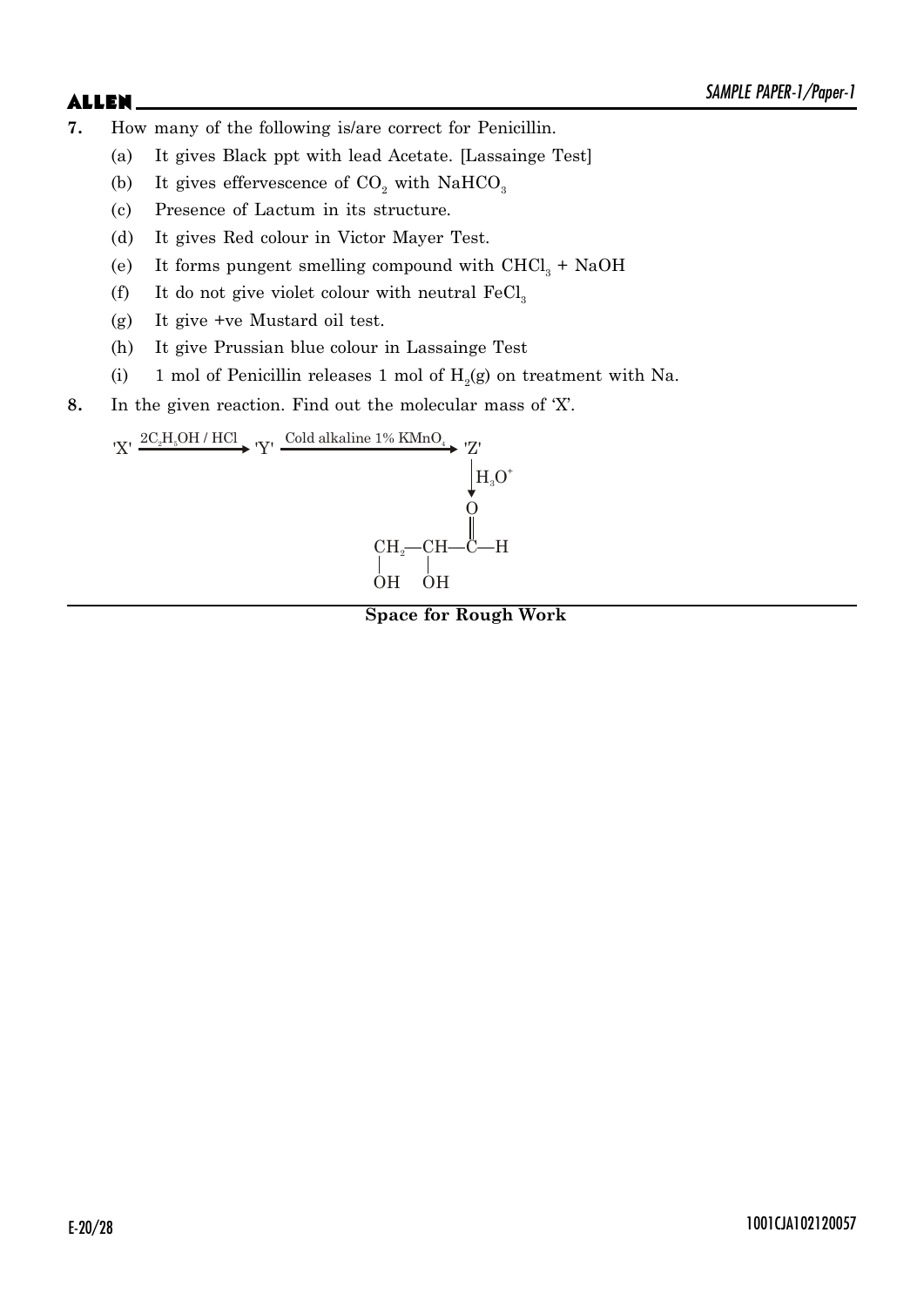# **PART-3 : MATHEMATICS**

### **SECTION-I(i) : (Maximum Marks: 24)**

- This section contains **SIX** questions.
- Each question has **FOUR** options for correct answer(s). **ONE OR MORE THAN ONE** of these four option(s) is (are) correct option(s).
- For each question, choose the correct option(s) to answer the question.

| $\bullet$ |               | Answer to each question will be evaluated according to the following marking scheme:             |
|-----------|---------------|--------------------------------------------------------------------------------------------------|
|           | Full Marks    | $: +4$ If only (all) the correct option(s) is (are) chosen.                                      |
|           |               | <i>Partial Marks</i> : +3 If all the four options are correct but ONLY three options are chosen. |
|           | Partial Marks | $\div$ +2 If three or more options are correct but ONLY two options are chosen,                  |
|           |               | both of which are correct options.                                                               |
|           |               | <i>Partial Marks</i> : +1 If two or more options are correct but ONLY one option is chosen       |
|           |               | and it is a correct option.                                                                      |
|           | Zero Marks    | : 0 If none of the options is chosen (i.e. the question is unanswered).                          |
|           |               |                                                                                                  |

- *Negative Marks* : –2 In all other cases.
- z **For Example :** If first, third and fourth are the **ONLY** three correct options for a question with second option being an incorrect option; selecting only all the three correct options will result in +4 marks. Selecting only two of the three correct options (e.g. the first and fourth options), without selecting any incorrect option (second option in this case), will result in  $+2$  marks. Selecting only one of the three correct options (either first or third or fourth option), without selecting any incorrect option (second option in this case), will result in +1 marks. Selecting any incorrect option(s) (second option in this case), with or without selection of any correct option(s) will result in  $-2$  marks.
- **1.** Consider the following system of linear equations in x, y and z:  $\{qx + ry + pz = 0\}$  $\int \n\begin{cases}\npx + qy + rz = 0 \\
\cos x + \cos y = 0\n\end{cases}$  $\int$   $rx + py + qz =$  $qx + ry + pz = 0$  $rx + py + qz = 0$ ; p, q,  $r \in R$

If this system has non-trivial solution, then the system of equations may represent :

- (A) planes meeting only at a single point (B) the line  $x = y = z$
- (C) identical planes (D) whole 3d space

**2.** If a complex number z satisfies the condition 2 1 3  $\log_1 \frac{|z|^2 - |z| + 1}{2}$  $2+|z|$  $-|z| + 1$  $^{+}$  $\leq$  2, then locus of z may represent

- (A) A circle having centre at origin and radius 1.
- (B) A ring between circles of radii 1 & 5 with centre at origin.
- (C) Interior of a circle having radius 1  $\frac{1}{3}$  with centre as origin.
- (D) Exterior of a circle having radius 5.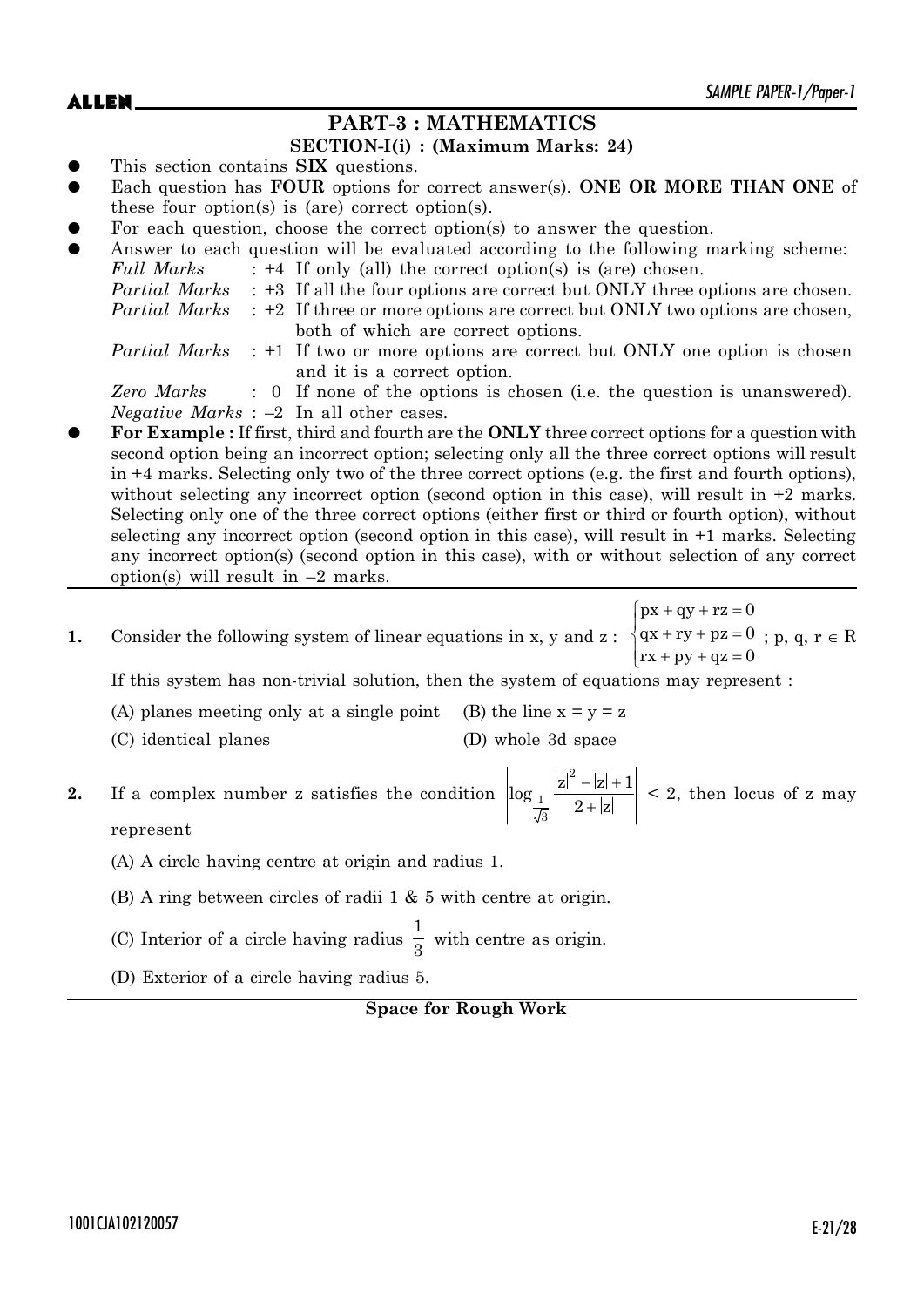- **3.** Let the function  $f : \mathbb{R} \to \mathbb{R}$  be defined by  $f(x) = x^3 x^2 + (x 1) \sin x$  and let  $g : \mathbb{R} \to \mathbb{R}$ be an arbitrary function. Let  $fg : \mathbb{R} \to \mathbb{R}$  be the product function defined by  $(fg)$  (x) =  $f(x)$  $g(x)$ . Then which of the following statements is/are TRUE ?
	- (A) If g is continuous at  $x = 1$ , then fg is differentiable at  $x = 1$
	- (B) If  $fg$  is differentiable at  $x = 1$ , then g is continuous at  $x = 1$
	- (C) If g is differentiable at  $x = 1$ , then  $fg$  is differentiable at  $x = 1$
	- (D) If  $fg$  is differentiable at  $x = 1$ , then g is differentiable at  $x = 1$
- **4.** In a triangle ABC, points D and E are taken on side BC such that BD = DE = EC. If  $\angle ADE = \angle AED = \theta$ , then :

| (A) $tan\theta = 3 tan B$                           | (B) $3\tan\theta = \tan C$ |
|-----------------------------------------------------|----------------------------|
| (c) $\frac{6\tan\theta}{\tan^2\theta - 9} = \tan A$ | (D) $\angle B = \angle C$  |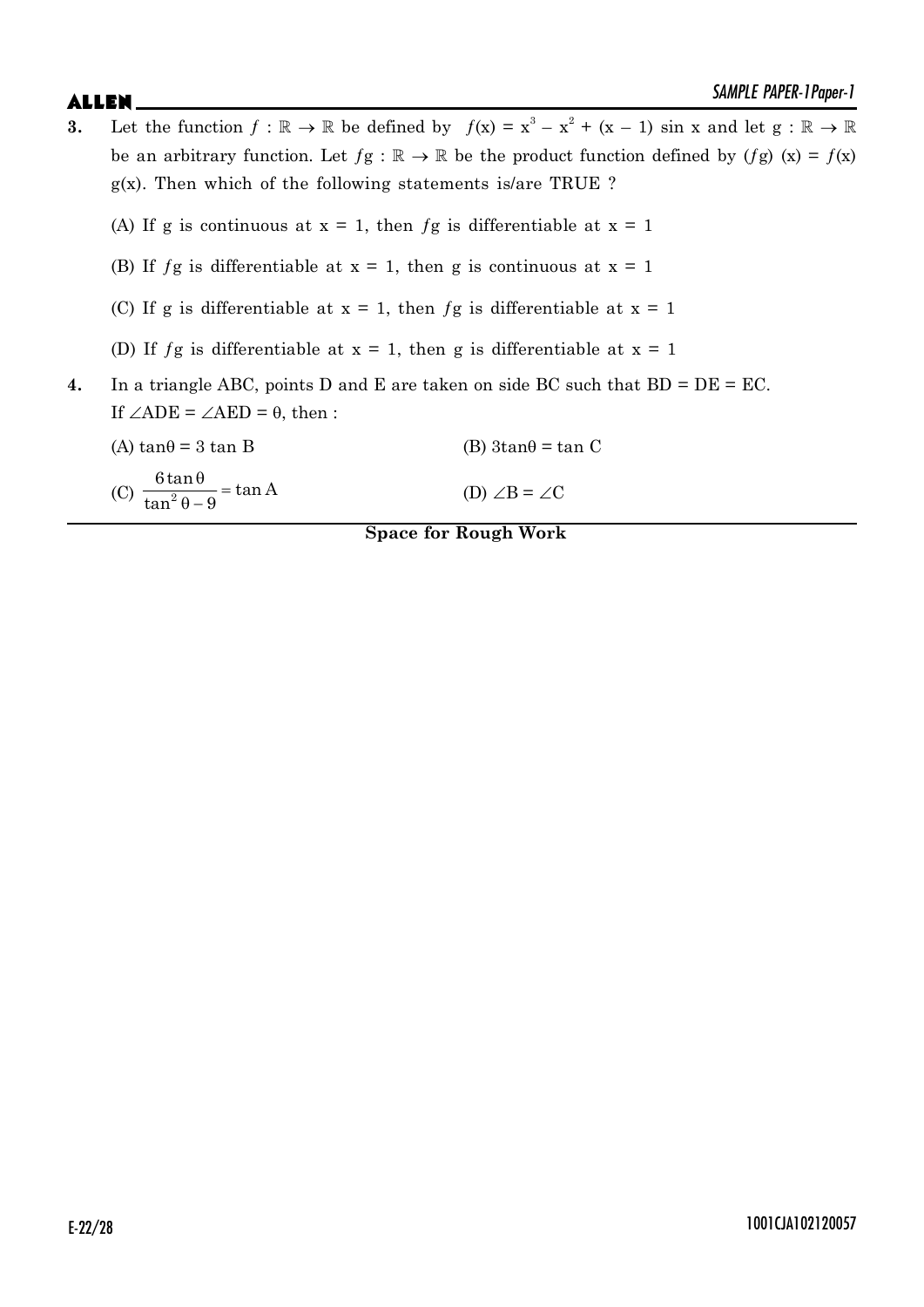5. Let 
$$
A = \begin{bmatrix} 1 & 2 & 2 \\ 2 & 1 & 2 \\ 2 & 2 & 1 \end{bmatrix}
$$
, then  
\n(A)  $A^3 - 3A^2 - 9A - 5I_3 = 0$   
\n(B)  $A^{-1} = \frac{1}{5}(A^2 - 3A - 9I)$   
\n(C)  $A^2$  is not invertible  
\n6. Which of the following is/are true?  
\n(A)  $\int_{a}^{\pi-a} x f(\sin x) dx = \frac{\pi}{2} \int_{a}^{\pi-a} f(\sin x) dx$   
\n(B)  $\int_{-a}^{a} f^2(x) dx = 2 \int_{0}^{a} f^2(x) dx$   
\n(C)  $\int_{0}^{n\pi} f(\cos^2 x) dx = n \int_{0}^{\pi} f(\cos^2 x) dx$ ,  $n \in N$   
\n(D)  $\int_{0}^{b-c} f(x + c) dx = \int_{c}^{b} f(x) dx$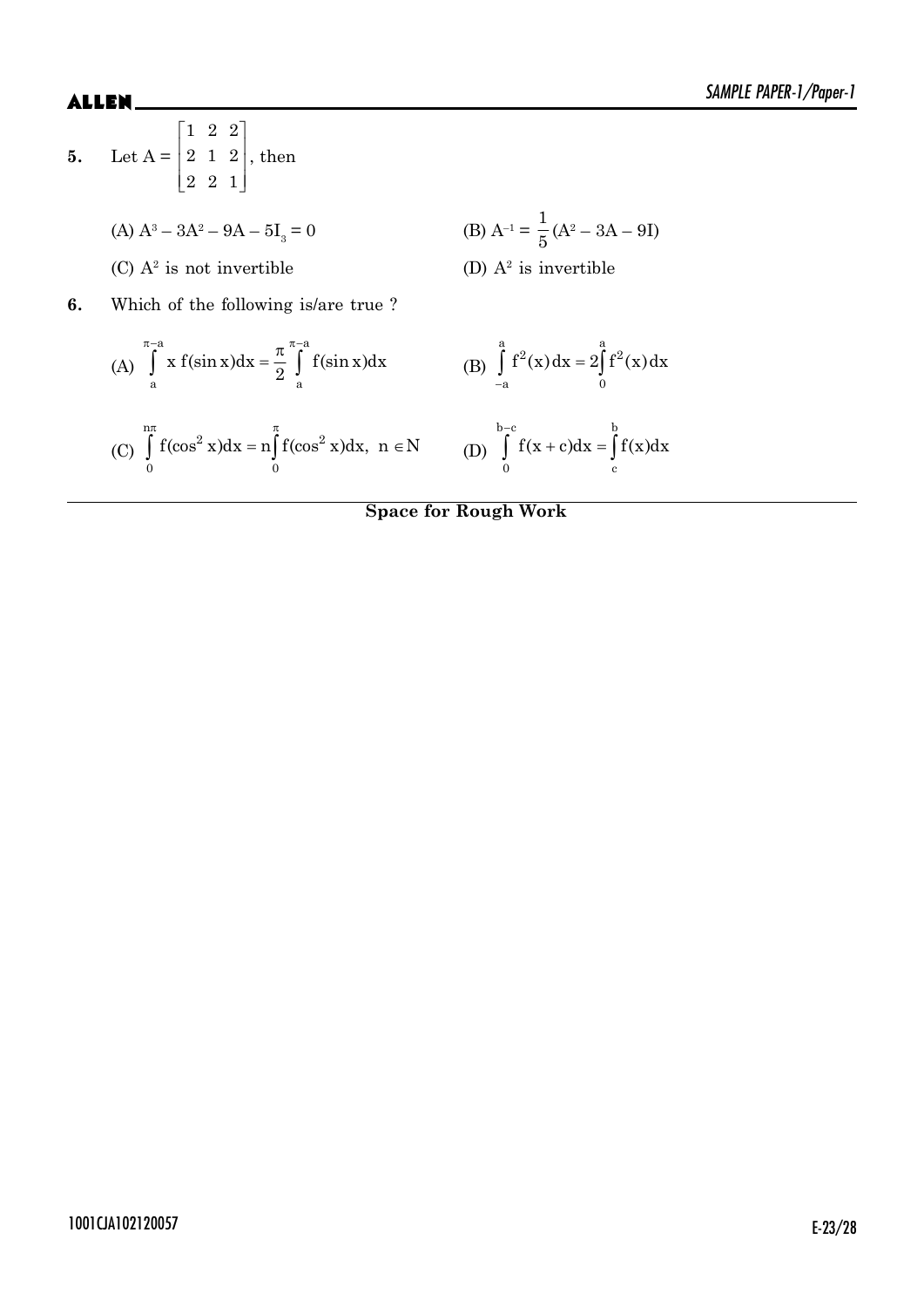# $ALLEN$   $\sum_{\text{S/NPLC}}$   $PAPEN-1$   $PQPE-1$

### **SECTION–I(ii) : (Maximum Marks : 12)**

- z This section contains **TWO** paragraphs.
- Based on each paragraph, there are **TWO** questions.
- Each question has **FOUR** options (A), (B), (C) and (D) **ONLY ONE** of these four options is correct.
- For each question, darken the bubble corresponding to the correct option in the ORS.
- For each question, marks will be awarded in one of the following categories : *Full Marks* : +3 If only the bubble corresponding to the correct answer is darkened. *Zero Marks* : 0 If none of the bubbles is darkened. *Negative Marks* : –1 In all other cases

## **Paragraph for Questions 7 and 8**

Consider  $f(x) = x^3(x - 2)^2(x - 1)$ 

On the basis of above information, answer the following questions :

**7.** If maxima of  $f(x)$  occurs at  $x_i$  then  $\sum x_i^2$  is equal to-

(A) 
$$
\frac{9}{4}
$$
 \t\t (B)  $\frac{25}{4}$  \t\t (C)  $\frac{40}{9}$  \t\t (D)  $\frac{4}{9}$ 

**8.** Least value of  $f(x)$  is-

(A) 
$$
\frac{1}{9}
$$
 \t\t (B)  $\frac{4}{27}$  \t\t (C)  $-\frac{128}{729}$  \t\t (D) 0

### **Paragraph for Questions 9 and 10**

Let  $f: R \to R$  be a function defined as,

$$
f(x) = \begin{cases} 1 - |x|, & |x| \le 1 \\ 0, & |x| > 1 \end{cases}
$$
 and  $g(x) = f(x - 1) + f(x + 1), \forall x \in R$ . Then

**9.** The function  $g(x)$  is continuous for,  $x \in$ 

 $(A)$  R – {0, 1, 2, 3, 4}

- (B)  $R \{-2, -1, 0, 1, 2\}$
- (C) R
- (D) None of these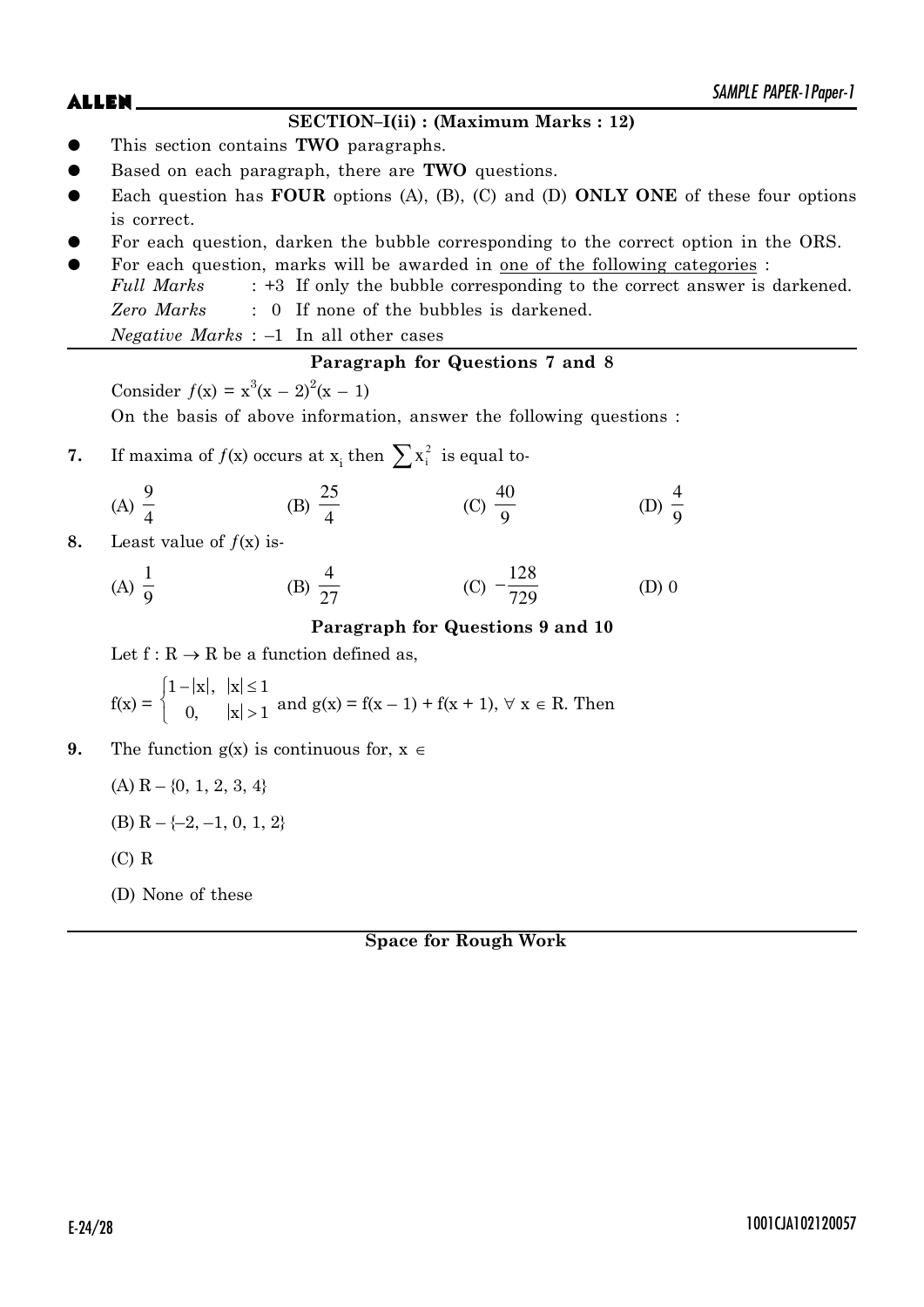**10.** The function  $g(x)$  is differentiable for,  $x \in$ 

(A) R

- (B)  $R \{-2, -1, 0, 1, 2\}$
- $(C)$  R {0, 1, 2, 3, 4}
- (D) None of these

### **SECTION-II : (Maximum Marks: 24)**

- This section contains **EIGHT** questions.
- The answer to each question is a **NUMERICAL VALUE**.
- For each question, enter the correct numerical value (in decimal notation, truncated/roundedoff to the **second decimal place**; e.g. 6.25, 7.00, –0.33, –.30, 30.27, –127.30, if answer is 11.36777..... then both 11.36 and 11.37 will be correct) by darken the corresponding bubbles in the ORS.

For Example : If answer is  $-77.25$ , 5.2 then fill the bubbles as follows.



- Answer to each question will be evaluated according to the following marking scheme: *Full Marks* : +3 If ONLY the correct numerical value is entered as answer. *Zero Marks* : 0 In all other cases.
- **1.** If V be the volume of a tetrahedron and V' be the volume of the tetrahedron formed by joining the centroids of faces of given tetrahedron. If  $V = kV$  then the value of k is
- **2.** If  $(\alpha, \beta)$  is a point on the circle whose centre is on the x-axis and which touches the line  $x + y = 0$ at  $(2, -2)$ , then the greatest possible value of ' $\alpha$ ' is
- **3.** Let m be the minimum possible value of  $\log_3(3^{y_1} + 3^{y_2} + 3^{y_3})$ , where  $y_1, y_2, y_3$  are real numbers

for which  $y_1 + y_2 + y_3 = 9$ . Let M be the maximum possible value of  $(\log_3 x_1 + \log_3 x_2 + \log_3 x_3)$ , where  $x_1$ ,  $x_2$ ,  $x_3$  are positive real numbers for which  $x_1 + x_2 + x_3 = 9$ . Then the value of  $\log_2(m^3) + \log_3(M^2)$  is \_\_\_\_\_\_.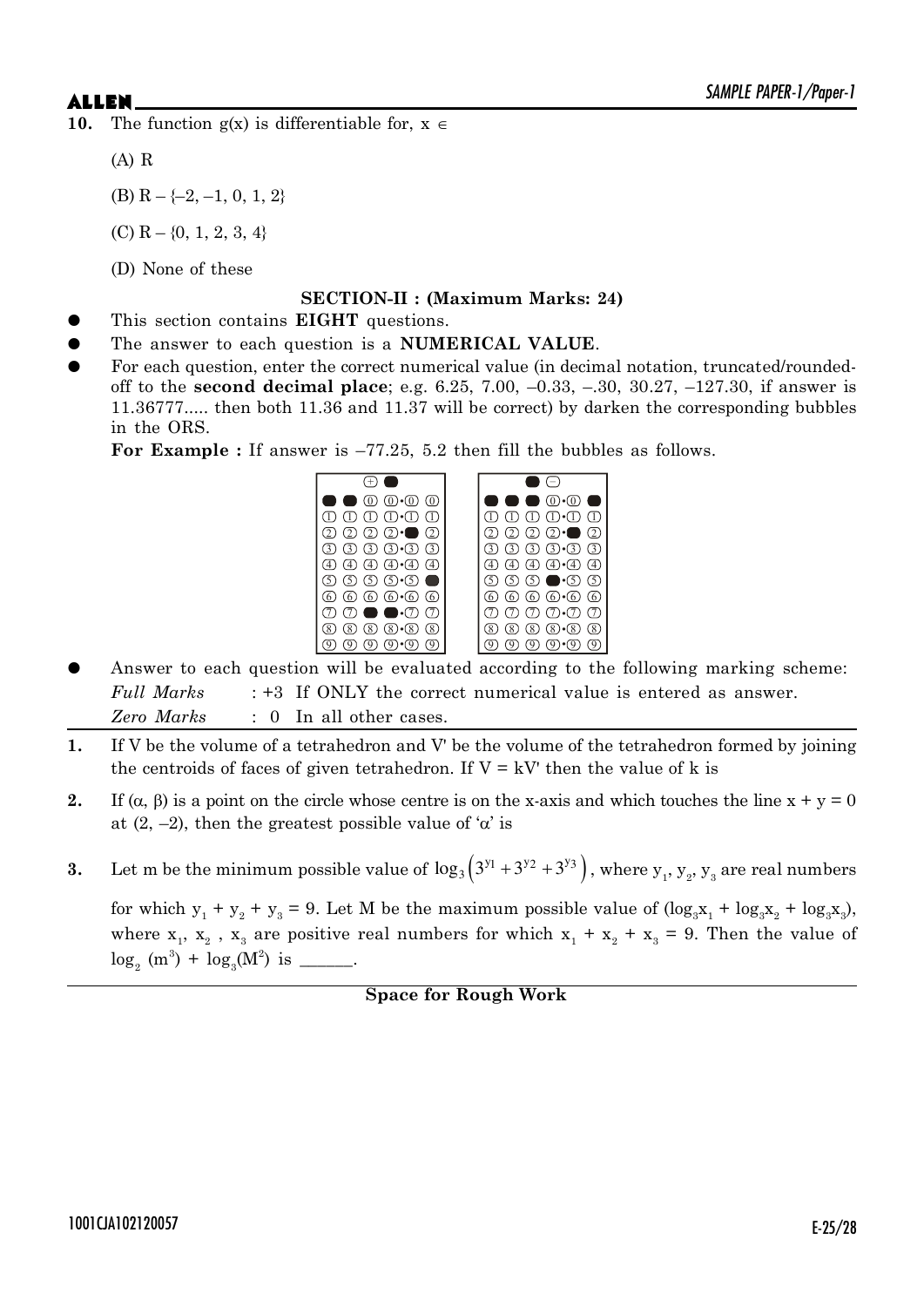$ALLEN$   $\sum_{\text{S/NPLC}}$   $PAPEN-1$   $PQPE-1$ **4.** Let  $W_1$  and  $W_2$  be the sets of words which can be formed using all the letters of the words "SHREYASH" and "SANIDHYA" respectively. A set is chosen and a word is selected from it randomly and found that it contains two alike letters together. If the probability that it was selected from the set W<sub>1</sub> is  $\left(\frac{\mathbf{p}}{\mathbf{q}}\right)$ ,  $\left(\frac{1}{q}\right)$ , p, q  $\in$  N, then the least possible value of  $(q - p)$  is

5. If 
$$
\vec{a}_1 = a\hat{i} + b\hat{j}
$$
,  $\vec{a}_2 = \vec{a}_1 - (2\hat{i} + \sqrt{5}\hat{j})$  and  $\vec{a}_3 = \vec{a}_1 + (2\hat{i} - \sqrt{5}\hat{j})$ , then  
\n
$$
\begin{vmatrix}\n1 + \vec{a}_1 \cdot \vec{a}_1 & 1 + \vec{a}_1 \cdot \vec{a}_2 & 1 + \vec{a}_1 \cdot \vec{a}_3 \\
1 + \vec{a}_2 \cdot \vec{a}_1 & 1 + \vec{a}_2 \cdot \vec{a}_2 & 1 + \vec{a}_2 \cdot \vec{a}_3 \\
1 + \vec{a}_3 \cdot \vec{a}_1 & 1 + \vec{a}_3 \cdot \vec{a}_2 & 1 + \vec{a}_3 \cdot \vec{a}_3\n\end{vmatrix}
$$
 is equal to

- **6.** Let A, B and P be three non-singular matrices of order 2 satisfying AB BP = 2I (where I is identity matrix) and det (P) = 3,  $Tr(P) = 4$  and B = adj (B), where det (P) represents determinant value of matrix P and  $Tr(P)$  = Trace of matrix P. If det(A) = 15 and  $Tr(B)$  < 0, then the value of  $3|Tr(B)|$  is
- **7.** Let  $a_1$ ,  $a_2$ ,  $a_3$ , ....  $a_n$  be real numbers in A.P. such that  $a_1 = 15$  and  $a_2$  is an integer. Given n
	- =  $\sum^{10} (a_r)^2 =$ r  $r = 1$  $(a_r)^2 = 1185$ . If  $n - \sum a_r$  $r = 1$  $S_n = \sum a$ =  $=\sum a_r$ , then the maximum value of 'n' for which  $S(n) \ge S(n - 1)$  is
- **8.** The ten's digit of coefficient of  $x^{18}$  in  $S^2$ , where  $S = (1 + 3x + 5x^2 + ... + 21x^{10})$ , will be